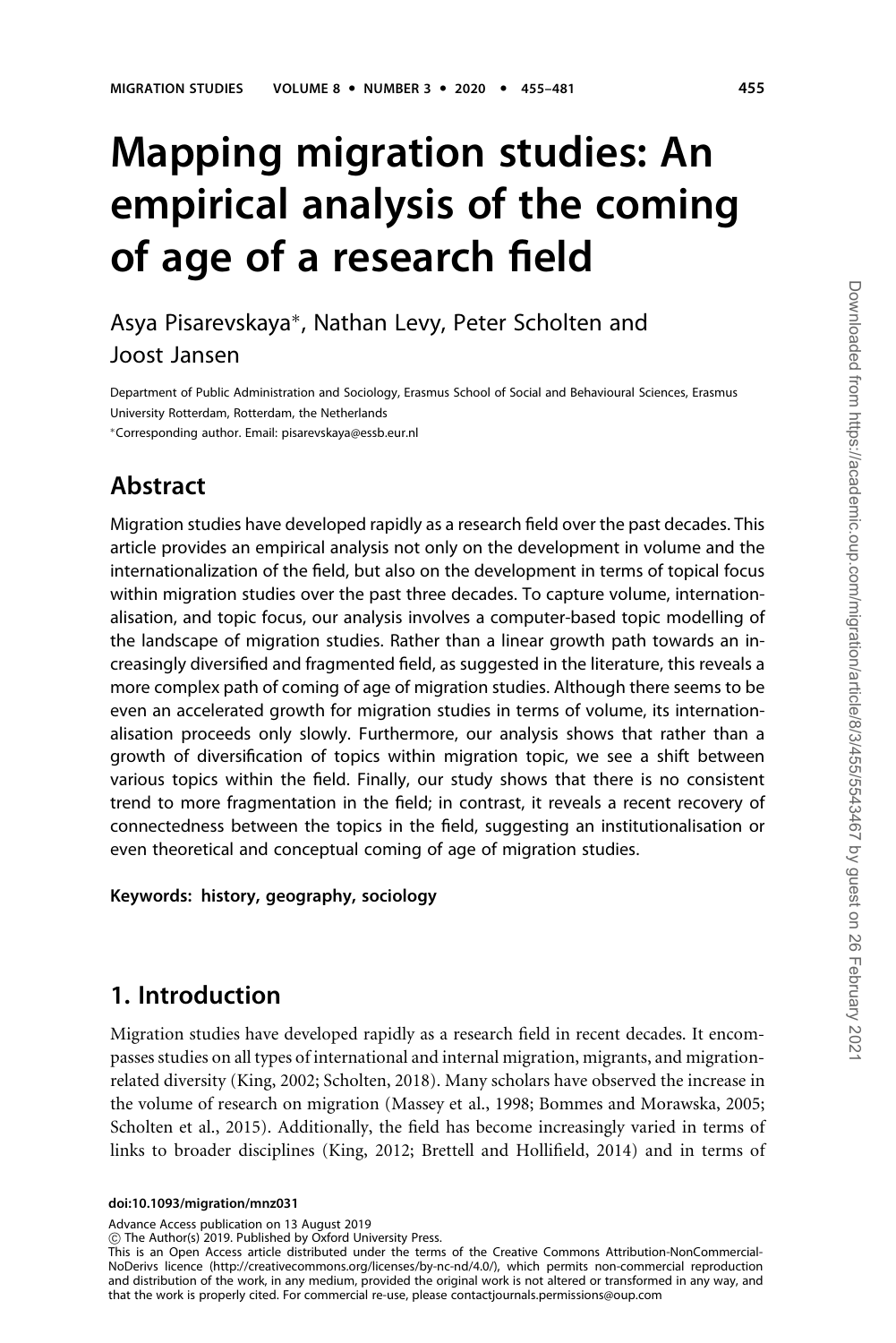#### 456 · A. PISAREVSKAYA ET AL.

different methods used [\(Vargas-Silva, 2012; Zapata-Barrero and Yalaz, 2018\)](#page-26-0). It is now a field that has in many senses 'come of age': it has internationalised with scholars involved from many countries; it has institutionalised through a growing number of journals; an increasing number of institutes dedicated to migration studies; and more and more students are pursuing migration-related courses. These trends are also visible in the growing presence of international research networks in the field of migration.

Besides looking at the development of migration in studies in terms of size, interdisciplinarity, internationalisation, and institutionalisation, we focus in this article on the development in topical focus of migration studies. We address the question how has the field of migration studies developed in terms of its topical focuses? What topics have been discussed within migration studies? How has the topical composition of the field changed, both in terms of diversity (versus unity) and connectedness (versus fragmentation)? Here, the focus is not on influential publications, authors, or institutes, but rather on what topics scholars have written about in migration studies. The degree of diversity among and connectedness between these topics, especially in the context of quantitative growth, will provide an empirical indication of whether a 'field' of migration studies exists, or to what extent it is fragmented.

Consideration of the development of migration studies invokes several theoretical questions. Various scholars have argued that the growth of migration studies has kept pace not only with the growing prominence of migration itself but also with the growing attention of nation–states in particular towards controlling migration. The coproduction of knowledge between research and policy, some argue ([Scholten, 2011](#page-26-0)), has given migration research an inclination towards paradigmatic closure, especially around specific national perspectives on migration. [Wimmer and Glick Schiller \(2002\)](#page-26-0) speak in this regard of 'methodological nationalism', and others refer to the prominence of national models that would be reproduced by scholars and policymakers [\(Bommes and Morawska, 2005](#page-24-0); [Favell, 2003\)](#page-24-0). More generally, this has led, some might argue, to an overconcentration of the field on a narrow number of topics, such as integration and migration control, and a consequent call to 'demigranticise' migration research [\(Dahinden, 2016;](#page-24-0) see also [Schinkel, 2018\)](#page-26-0).

However, recent studies suggest that the growth of migration studies involves a 'coming of age' in terms of growing diversity of research within the field. This diversification of migration studies has occurred along the lines of internationalisation [\(Scholten et al.,](#page-26-0) [2015\)](#page-26-0), disciplinary variation ([Yans-McLaughlin, 1990;](#page-26-0) [King, 2012](#page-25-0); [Brettell and](#page-24-0) [Hollifield, 2014](#page-24-0)) and methodological variation ([Vargas-Silva, 2012](#page-26-0); [Zapata-Barrero and](#page-26-0) [Yalaz, 2018](#page-26-0)). The International Organization for Migration [\(IOM, 2017:](#page-25-0) 95) even concludes that 'the volume, diversity, and growth of both white and grey literature preclude a [manual] systematic review' of migration research produced in 2015 and 2016 alone.

Nonetheless, in this article, we attempt to empirically trace the development of migration studies over the past three decades, and seek to find evidence for the claim that the 'coming of age' of migration studies indeed involves a broadening of the variety of topics within the field. We pursue an inductive approach to mapping the academic landscape of >30 years of migration studies. This includes a content analysis based on a topic modelling algorithm, applied to publications from migration journals and book series. We trace the changes over time of how the topics are distributed within the corpus and the extent to which they refer to one another. We conclude by giving a first interpretation of the patterns we found in the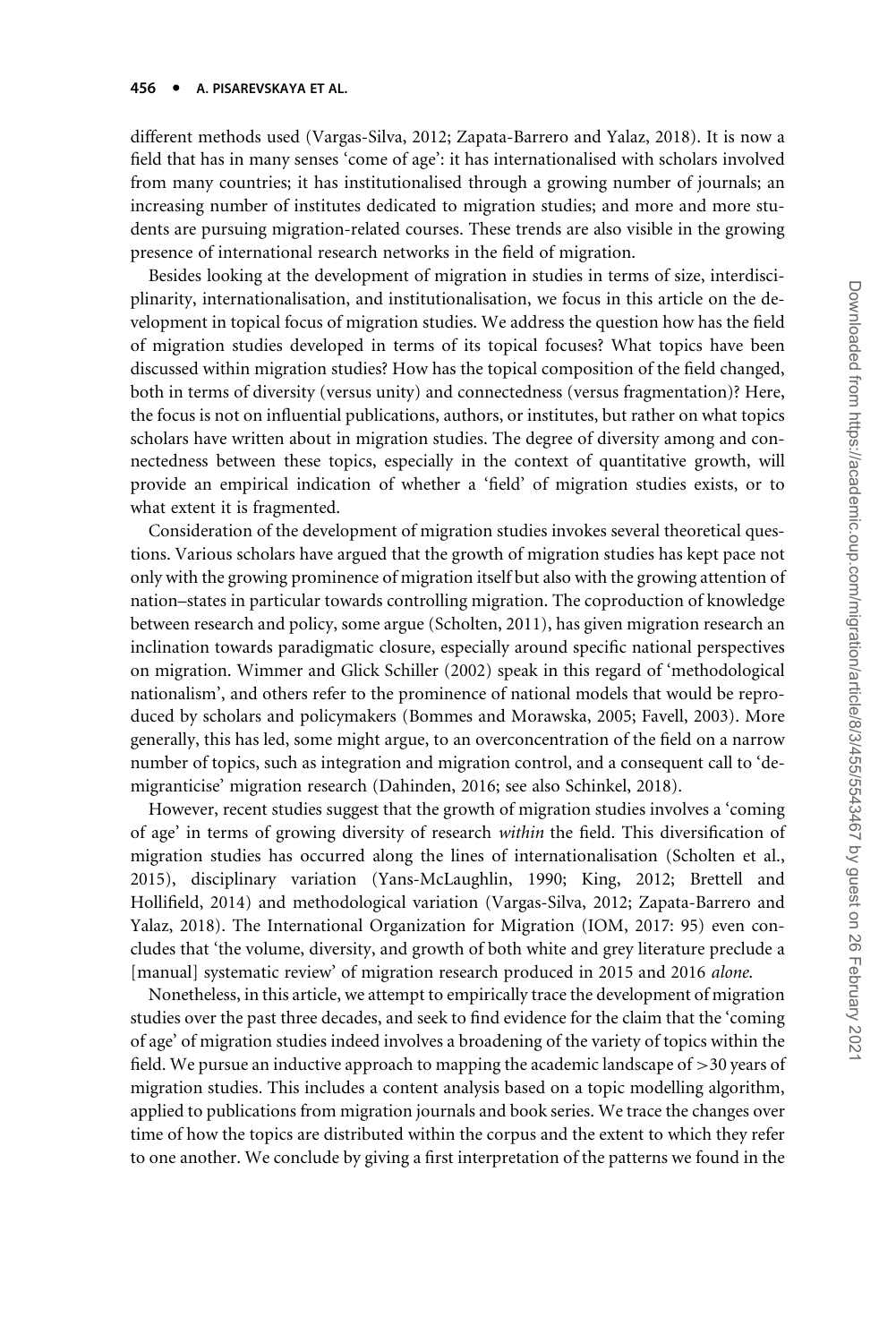coming of age of migration studies, which is to set an agenda for further studies of and reflection on the development of this research field. While migration research is certainly not limited to journals and book series that focus specifically on migration, our methods enable us to gain a representative snapshot of what the field looks like, using content from sources that migration researchers regard as relevant.

### 2. Studies of migration studies

Migration has always been studied from a variety of disciplines [\(Cohen, 1996; Brettell and](#page-24-0) [Hollifield, 2014\)](#page-24-0), such as economics, sociology, history, and demography ([van Dalen,](#page-26-0) [2018\)](#page-26-0), using a variety of methods [\(Vargas-Silva, 2012](#page-26-0); [Zapata-Barrero and Yalaz, 2018](#page-26-0)), and in a number of countries [\(Carling, 2015](#page-24-0)), though dominated by Northern Hemisphere scholarship (see, e.g. [Piguet et al., 2018\)](#page-26-0), especially from North America and Europe ([Bommes and Morawska, 2005](#page-24-0)). Taking stock of various studies on the development of migration studies, we can define several expectations that we will put to an empirical test.

[Ravenstein's \(1885\)](#page-26-0) 11 Laws of Migration is widely regarded as the beginning of scholarly thinking on this topic (see [Zolberg, 1989;](#page-26-0) [Greenwood and Hunt, 2003](#page-25-0); [Castles and Miller,](#page-24-0) [2014;](#page-24-0) [Nestorowicz and Anacka, 2018\)](#page-25-0). Thomas and Znaniecki's (1918) five-volume study of Polish migrants in Europe and America laid is also noted as an early example of migration research. However, according to [Greenwood and Hunt \(2003](#page-25-0)), migration research 'took off' in the 1930s when [Thomas \(1938\)](#page-26-0) indexed 191 studies of migration across the USA, UK, and Germany. Most 'early' migration research was quantitative (see, e.g. [Thornthwaite, 1934; Thomas, 1938\)](#page-26-0). In addition, from the beginning, migration research developed with two empirical traditions: research on *internal* migration and research on international migration [\(King and Skeldon, 2010](#page-25-0); [Nestorowicz and Anacka, 2018:](#page-25-0) 2).

In subsequent decades, studies of migration studies describe a burgeoning field. [Pedraza-](#page-25-0)[Bailey \(1990\)](#page-25-0) refers to a 'veritable boom' of knowledge production by the 1980s. A prominent part of these debates focussed around the concept of assimilation ([Gordon, 1964\)](#page-25-0) in the 1950s and 1960s (see also [Morawska, 1990](#page-25-0)). By the 1970s, in light of the civil rights movements, researchers were increasingly focussed on race and ethnic relations. However, migration research in this period lacked an interdisciplinary 'synthesis' and was likely not well-connected ([Kritz et al., 1981:](#page-25-0) 10; [Pryor, 1981](#page-26-0); [King, 2012:](#page-25-0) 9–11). Through the 1980s, European migration scholarship was 'catching up' [\(Bommes and Morawska, 2005](#page-24-0): 14) with the larger field across the Atlantic. Substantively, research became increasingly mindful of migrant experiences and critical of (national) borders and policies ([Pedraza-Bailey, 1990:](#page-25-0) 49). [King \(2012\)](#page-25-0) also observes this 'cultural turn' towards more qualitative anthropological migration research by the beginning of the 1990s, reflective of trends in social sciences more widely ([King, 2012](#page-25-0): 24). In the 1990s, [Massey et al. \(1993, 1998\)](#page-25-0) and [Massey \(1994\)](#page-25-0) reflected on the state of the academic landscape. Their literature review (1998) notes over 300 articles on immigration in the USA, and over 150 European publications. Despite growth, they note that the field did not develop as coherently in Europe at it had done in North America (1998: 122).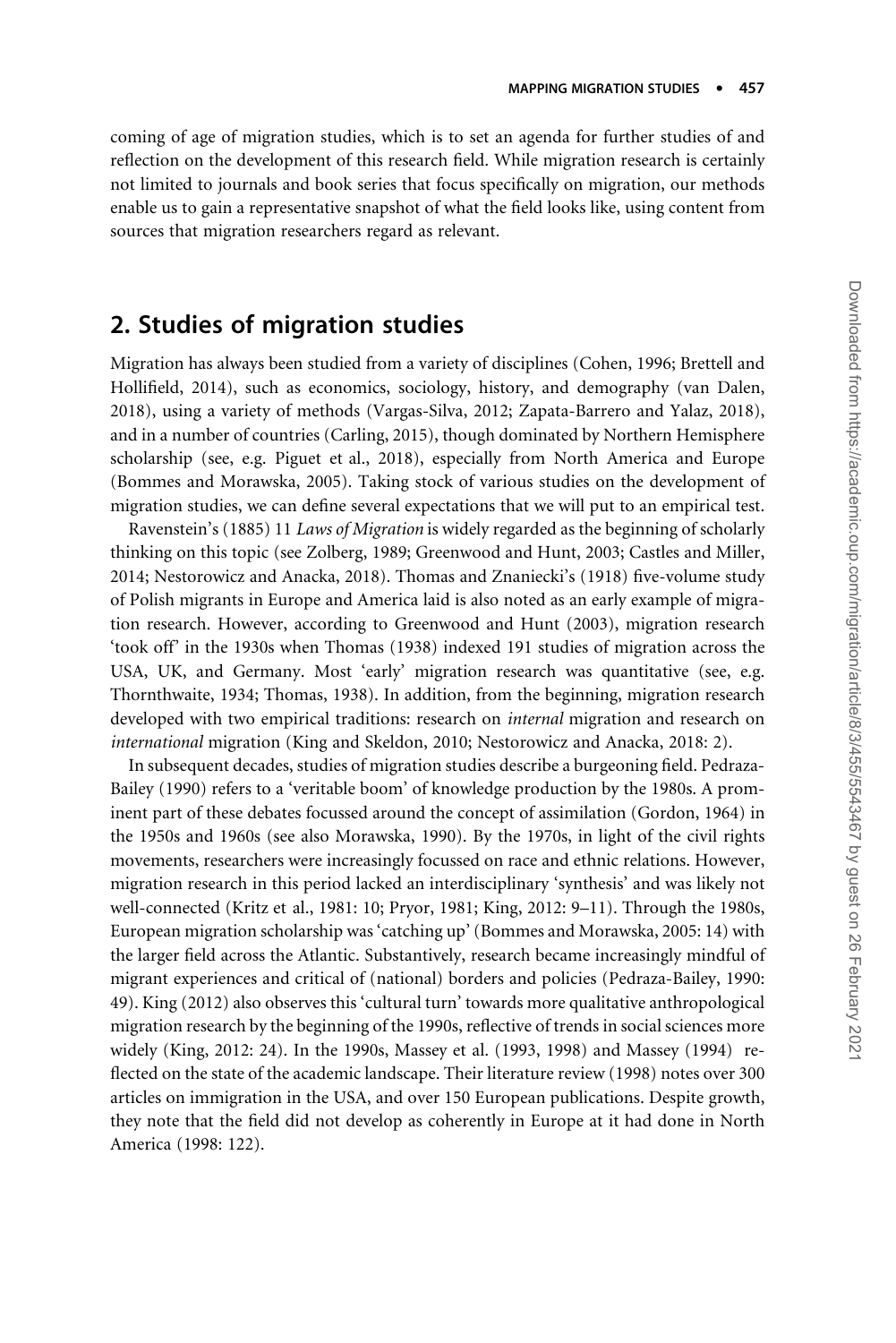#### 458 · A. PISAREVSKAYA ET AL.

We therefore expect to see a significant growth of the field during the 1980s and 1990s, and more fragmentation, with a prominence of topics related to culture and borders.

At the turn of the millennium, [Portes \(1997\)](#page-26-0) lists what were, in his view, the five key themes in (international) migration research: 1 transnational communities; 2 the new second generation; 3 households and gender; 4 states and state systems; and 5 cross-national comparisons. This came a year after Cohen's review of Theories of Migration (1996), which classifies nine key thematic 'dyads' in migration studies, such as internal versus international migration; individual versus contextual reasons to migrate; temporary versus permanent migration; and push versus pull factors (see full list in [Cohen, 1996:](#page-24-0) 12–15). However, despite increasing knowledge production, Portes argues that the problem in these years was the opposite of what [Kritz et al. \(1981\)](#page-25-0) observe above; scholars had access to and generated increasing amounts of data, but failed to achieve 'conceptual breakthrough' ([Portes, 1997](#page-26-0): 801), again suggesting fragmentation in the field.

Thus, in late 1990s and early 2000s scholarship we expect to find a prominence of topics related to these five themes, and a limited number of "new" topics.

In the 21st century, studies of migration studies indicate that there has been a re-orientation away from 'states and state systems'. This is exemplified by [Wimmer and Glick](#page-26-0) [Schiller's \(2002\)](#page-26-0) widely cited commentary on 'methodological nationalism', and the alleged naturalisation of nation-state societies in migration research (see [Thranhardt and Bommes,](#page-26-0) [2010](#page-26-0)), leading to an apparent pre-occupation with the integration paradigm since the 1980s according to [Favell \(2003\)](#page-24-0) and others ([Dahinden, 2016](#page-24-0); [Schinkel, 2018](#page-26-0)). This debate is picked up in [Bommes and Morawska's \(2005\)](#page-24-0) edited volume, and [Lavenex \(2005\)](#page-25-0). Describing this shift, [Geddes \(2005\),](#page-25-0) in the same volume, observes a trend of 'Europeanised' knowledge production, stimulated by the research framework programmes of the EU. Meanwhile, on this topic, others highlight a 'local turn' in migration and diversity research [\(Caponio and](#page-24-0) [Borkert, 2010](#page-24-0); [Zapata-Barrero et al., 2017\).](#page-26-0)

In this light, we expect to observe a growth in references to European (and other supra-national) level and local-level topics in the 21t century compared to before 2000.

As well as the 'cultural turn' mentioned above, [King \(2012](#page-25-0): 24–25) observes a re-inscription of migration within wider social phenomena—in terms of changes to the constitutive elements of host (and sending) societies—as a key development in recent migration scholarship. Furthermore, transnationalism, in his view, continues to dominate scholarship, though this dominance is disproportionate, he argues, to empirical reality. According to [Scholten \(2018\),](#page-26-0) migration research has indeed become more complex as the century has progressed. While the field has continued to grow and institutionalise thanks to networks like International Migration, Integration and Social Cohesion in Europe (IMISCOE) and Network of Migration Research on Africa (NOMRA), this has been in a context of apparently increasing 'fragmentation' observed by several scholars for many years (see [Massey](#page-25-0) [et al., 1998:](#page-25-0) 17; [Penninx et al., 2008](#page-25-0): 8; [Martiniello, 2013;](#page-25-0) [Scholten et al., 2015](#page-26-0): 331–335).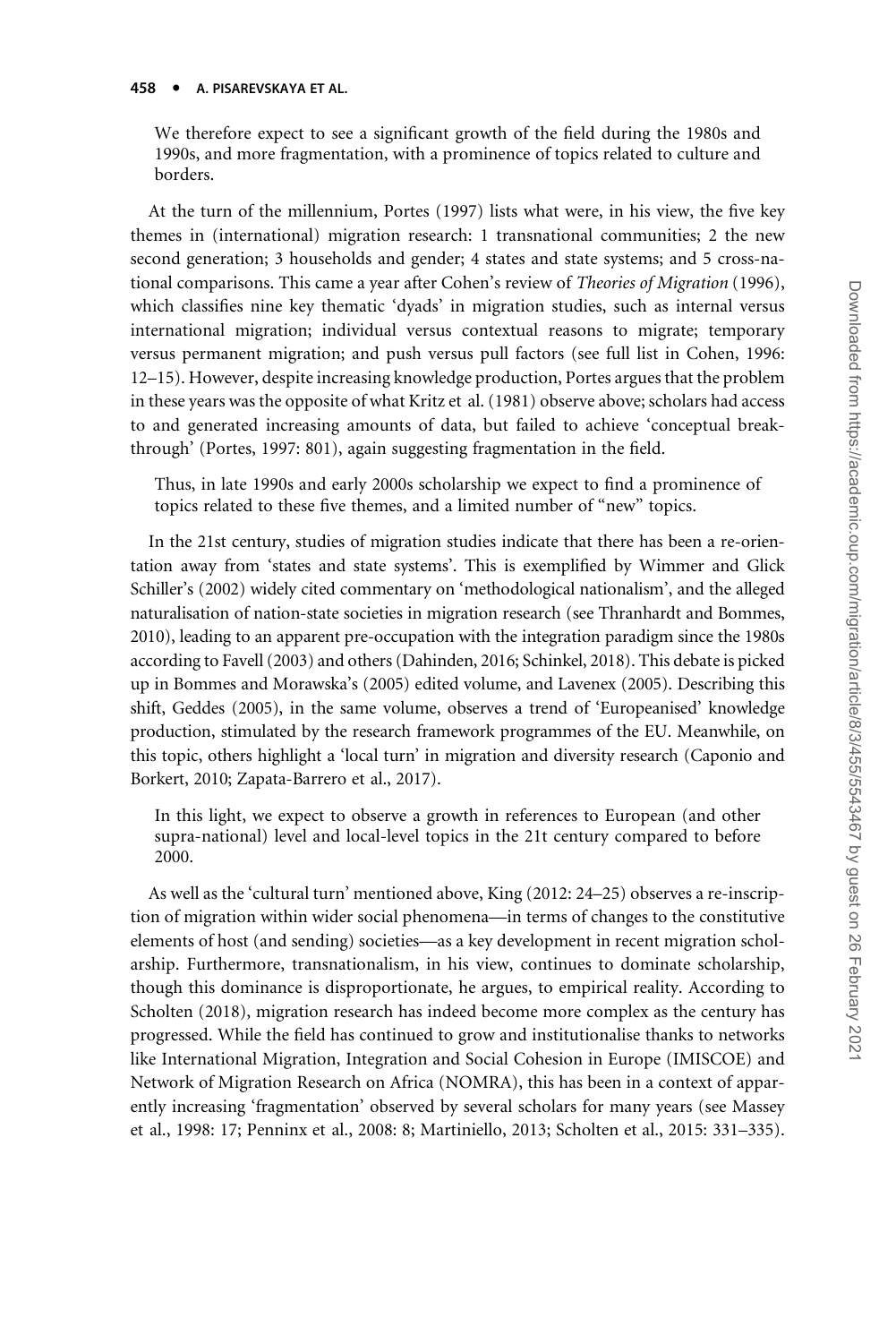On this basis, we expect a complex picture to emerge for recent scholarship, with thematic references to multiple social phenomena, and a high level of diversity within the topic composition of the field. We furthermore expect increased fragmentation within migration studies in recent years.

The key expectation of this article is, therefore, that the recent topical composition of migration studies displays greater diversity than in previous decades as the field has grown. Following that logic, we hypothesise that with diversification (increasingly varied topical focuses), fragmentation (decreasing connections between topics) has also occurred.

### 3. Methodology

The empirical analysis of the development in volume and topic composition of migration studies is based on the quantitative methods of bibliometrics and topic modelling. Although bibliometric analysis has not been widely used in the field of migration (for some exceptions, see [Carling, 2015;](#page-24-0) [Nestorowicz and Anacka, 2018](#page-25-0); [Piguet et al., 2018;](#page-26-0) [Sweileh et al., 2018](#page-26-0); [van Dalen, 2018\)](#page-26-0), this type of research is increasingly popular ([Fortunato et al., 2018\)](#page-24-0). A bibliometric analysis can help map what [Kajikawa et al.](#page-25-0) [\(2007\)](#page-25-0) call an 'academic landscape'. Our analysis pursues a similar objective for the field of migration studies. However, rather than using citations and authors to guide our analysis, we extract a model of *latent topics* from the contents of *abstracts*. In other words, we are focussed on the landscape of content rather than influence.

#### 3.1 Topic modelling

Topic modelling involves a computer-based strategy for identifying topics or topic clusters that figure centrally in a specific textual landscape (e.g. [Jiang et al., 2016\)](#page-25-0). This is a class of unsupervised machine learning techniques ([Evans and Aceves, 2016:](#page-24-0) 22), which are used to inductively explore and discover patterns and regularities within a corpus of texts. Among the most widely used topic models is Latent Dirichlet Allocation (LDA). LDA is a type of Bayesian probabilistic model that builds on the assumption that each document in a corpus discusses multiple topics in differing proportions. Therefore, Document A might primarily be about Topic 1 (60 per cent), but it also refers to terms associated with Topic 2 (30 per cent), and, to a lesser extent, Topic 3 (10 per cent). A topic, then, is defined as a probability distribution over a fixed vocabulary, that is, the totality of words present in the corpus. The advantage of the unsupervised LDA approach that we take is that it does not limit the topic model to our preconceptions of which topics are studied by migration researchers and therefore should be found in the literature. Instead, it allows for an inductive sketching of the field, and consequently an element of surprise ([Halford and Savage, 2017](#page-25-0): 1141–1142). To determine the optimal number of topics, we used the package ldatuning to calculate the statistically optimal number of topics, a number which we then qualitatively validated.

The chosen LDA model produced two main outcomes. First, it yielded a matrix with perdocument topic proportions, which allow us to generate an idea of the topics discussed in the abstracts. Secondly, the model returned a matrix with per-topic word probabilities. Essentially, the topics are a collection of words ordered by their probability of (co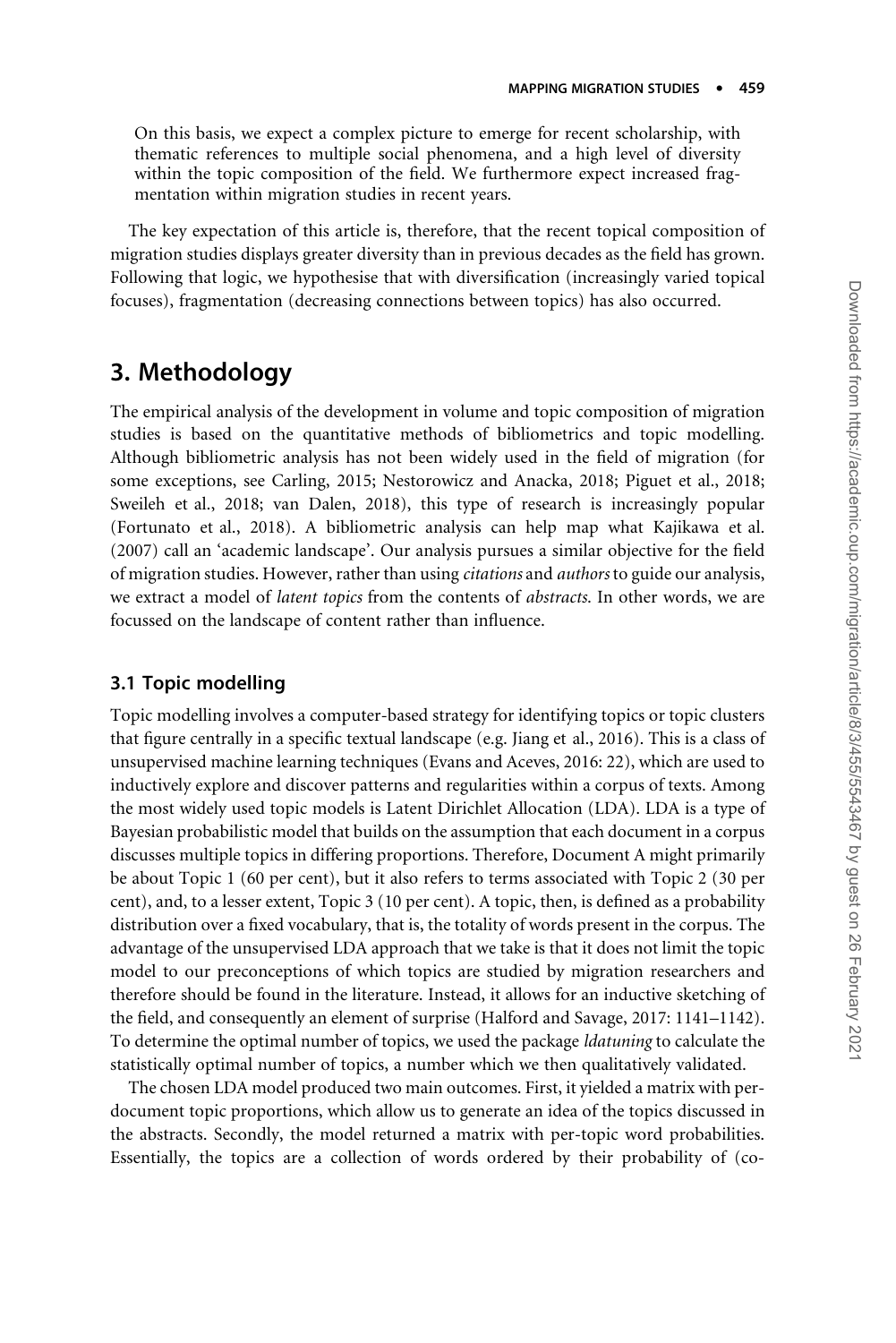)occurrence. Each topic contains all the words from all the abstracts, but some words have a much higher likelihood to belong to the identified topic. The 20–30 most probable words for each topic can be helpful in understanding the content of the topic. The third step we undertook was to look at those most probable words by a group of experts familiar with the field and label them. We did this systematically and individually by first looking at the top 5 words, then the top 30, trying to find an umbrella label that would summarize the topic. The initial labels suggested by each of us were then compared and negotiated in a group discussion. To verify the labels even more, in case of a doubt, we read several selected abstracts marked by the algorithm as exhibiting a topic, and through this were able to further refine the names of the topics.

It is important to remember that this list of topics should not be considered a theoretically driven attempt to categorize the field. It is purely inductive because the algorithm is unable to understand theories, conceptual frames, and approaches; it makes a judgement only on the basis of words. So if words are often mentioned together, the computer regards their probability of belonging to one topic as high.

#### 3.2 Dataset of publications

For the topic modelling, we created a dataset that is representative of publications relevant to migration studies. First, we identified the most relevant sources of literature. Here we chose not only to follow rankings in citation indices, but also to ask migration scholars, in an expert survey, to identify what they considered to be relevant sources. This survey was distributed among a group of senior scholars associated with the IMISCOE Network; 25 scholars anonymously completed the survey. A set of journals and book series was identified from existing indices (such as Google Scholar, Web of Science, and Scopus) which were then validated and added to by respondents. Included in our eventual dataset were all journals and book series that were mentioned at least by two experts in the survey. The dataset includes 40 journals and 4 book series (see [Supplementary Data](https://academic.oup.com/migration/article-lookup/doi/10.1093/migration/mnz031#supplementary-data) A). Non-English journals were omitted from data collection because the algorithm can only analyse one language. Despite their influence on the field, we also did not consider broader disciplinary journals (for instance, sociological journals or economic journals) for the dataset. Such journals, we acknowledge, have published some of the most important research in the history of migration studies, but even with their omission, it is still possible to achieve our goal of obtaining a representative snapshot of what migration researchers have studied, rather than who or which papers have been most influential. In addition, both because of the language restriction of the algorithm and because of the Global North's dominance in the field that is mentioned above [\(Bommes and Morawska, 2005](#page-24-0); [Piguet et al., 2018](#page-26-0)), there is likely to be an under-representation of scholarship from the Global South in our dataset.

Secondly, we gathered metadata on publications from the selected journals and book series using the Scopus and Web of Science electronic catalogues, and manually collecting from those sources available on neither Scopus nor Web of Science. The metadata included authors, years, titles, and abstracts. We collected all available data up to the end of 2017. In total, 94 per cent of our metadata originated from Scopus,  $\sim$ 1 per cent from Web of Science, and 5 per cent was gathered manually. One limitation of our dataset lies in the fact that the electronic catalogue of Scopus, unfortunately, does not list all articles and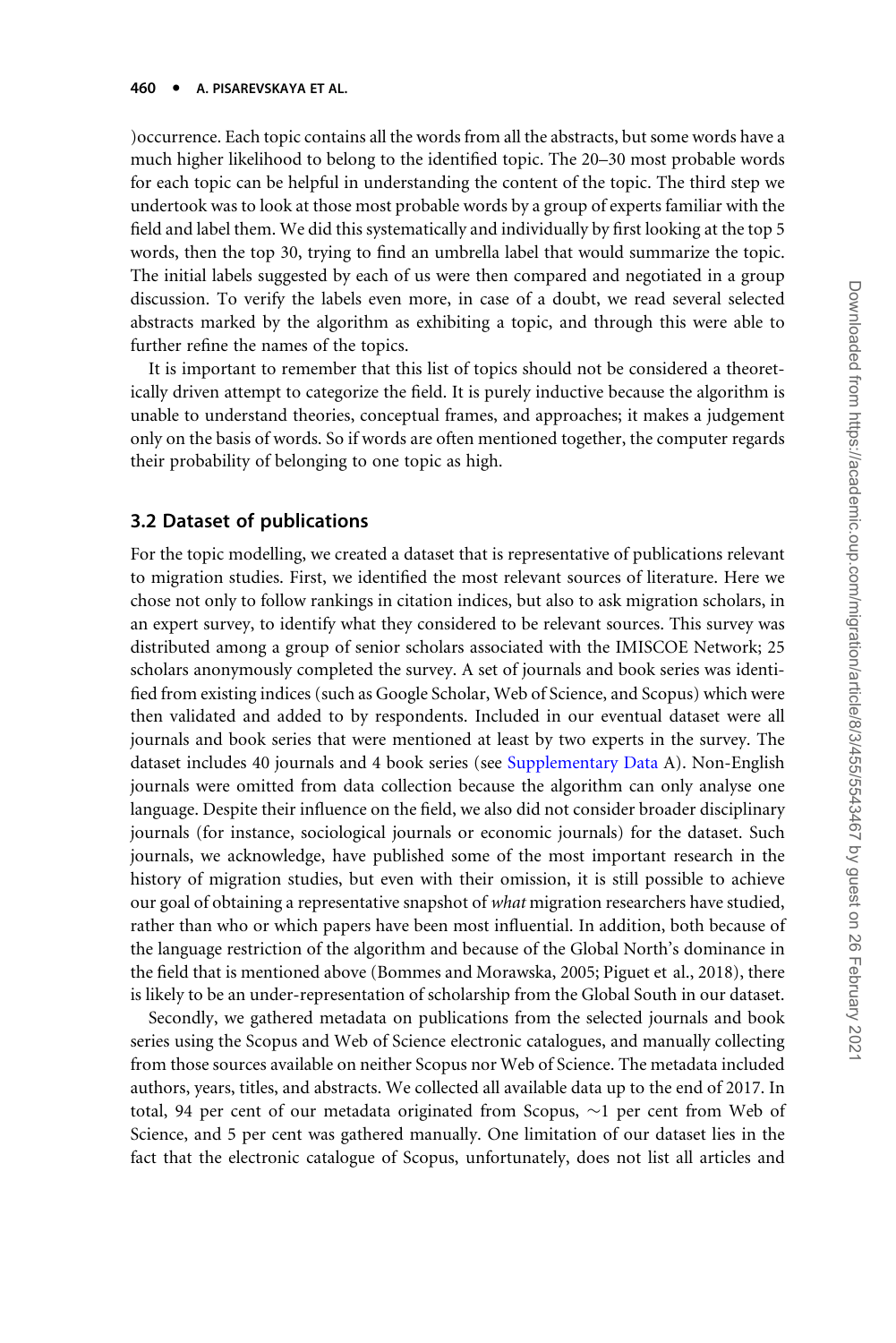abstracts ever published by all the journals (their policy is to collect articles and abstracts 'where available' ([Elsevier, 2017](#page-24-0))). There was no technical possibility of assessing Scopus or WoS' proportional coverage of all articles actually published. The only way to improve the dataset in this regard would be to manually collect and count abstracts from journal websites. This is also why many relevant books were not included in our dataset; they are not indexed in such repositories.

#### 4. Metadata on migration studies

In the earliest years of available data, only a few journals were publishing (with limited coverage of this on Scopus) specifically on migration. However, [Fig. 1](#page-7-0) below demonstrates that the numbers constantly grew between 1959 and 2018. As [Fig. 1](#page-7-0) shows, in the first 30 years (1959–88), the number of migration journals increased by 15, while in the following three decades (1989–2018), this growth intensified as the number of journals tripled to 45 in the survey (see [Supplementary Data](https://academic.oup.com/migration/article-lookup/doi/10.1093/migration/mnz031#supplementary-data) A for abbreviations).

Within all 40 journals in the dataset, we were able to access and extract for our analysis 29,844 articles, of which 22,140 contained abstracts. Furthermore, we collected 901 available abstracts of chapters in the 4 book series: 2 series were downloaded from the Scopus index (Immigration and Asylum Law in Europe; Handbook of the Economics of International Migration), and the abstracts of the other 2 series, selected from our expert survey (the IMISCOE Research Series Migration Diasporas and Citizenship), were collected manually. Given the necessity of *manually* collecting the metadata for 896 abstracts of the chapters in these series, it was both practical and logical to set these two series as the cut-off point. Ultimately, we get a better picture of the academic landscape as a whole with *some* expert-approved book series than with none.

Despite the limitations of access, we can still have an approximate idea on how the volume of publications changed overtime. The chart ([Fig. 2](#page-8-0)) below shows that both the number of published articles and the number of abstracts of these articles follow the same trend—a rapid growth after the turn of the century. In 2017, there were three times more articles published per year than in 2000.

The cumulative graph ([Fig. 3](#page-8-0)) below shows the total numbers of publications and the available abstracts. For the creation of our inductively driven topic model, we used all available abstracts in the entire timeframe. However, to evaluate the dynamics of topics over time, we decided to limit the timeframe of our chronological analyses to 1986–2017, because as of 1986, there were more than 10 active journals and more articles had abstracts. This analysis therefore covers the topical evolution of migration studies in the past three decades.

Migration studies has only internationalised very slowly in support of what others have previously argued [\(Bommes and Morawska, 2005](#page-24-0); [Piguet et al., 2018\)](#page-26-0). [Figure 4](#page-9-0) gives a snapshot of the geographic dispersion of the articles (including those without abstracts) that we collected from Scopus. Where available, we extracted the country of authors' university affiliations. The colour shades represent the per capita publication volume. Englishlanguage migration scholarship has been dominated by researchers based, unsurprisingly, in Anglophone and Northern European countries.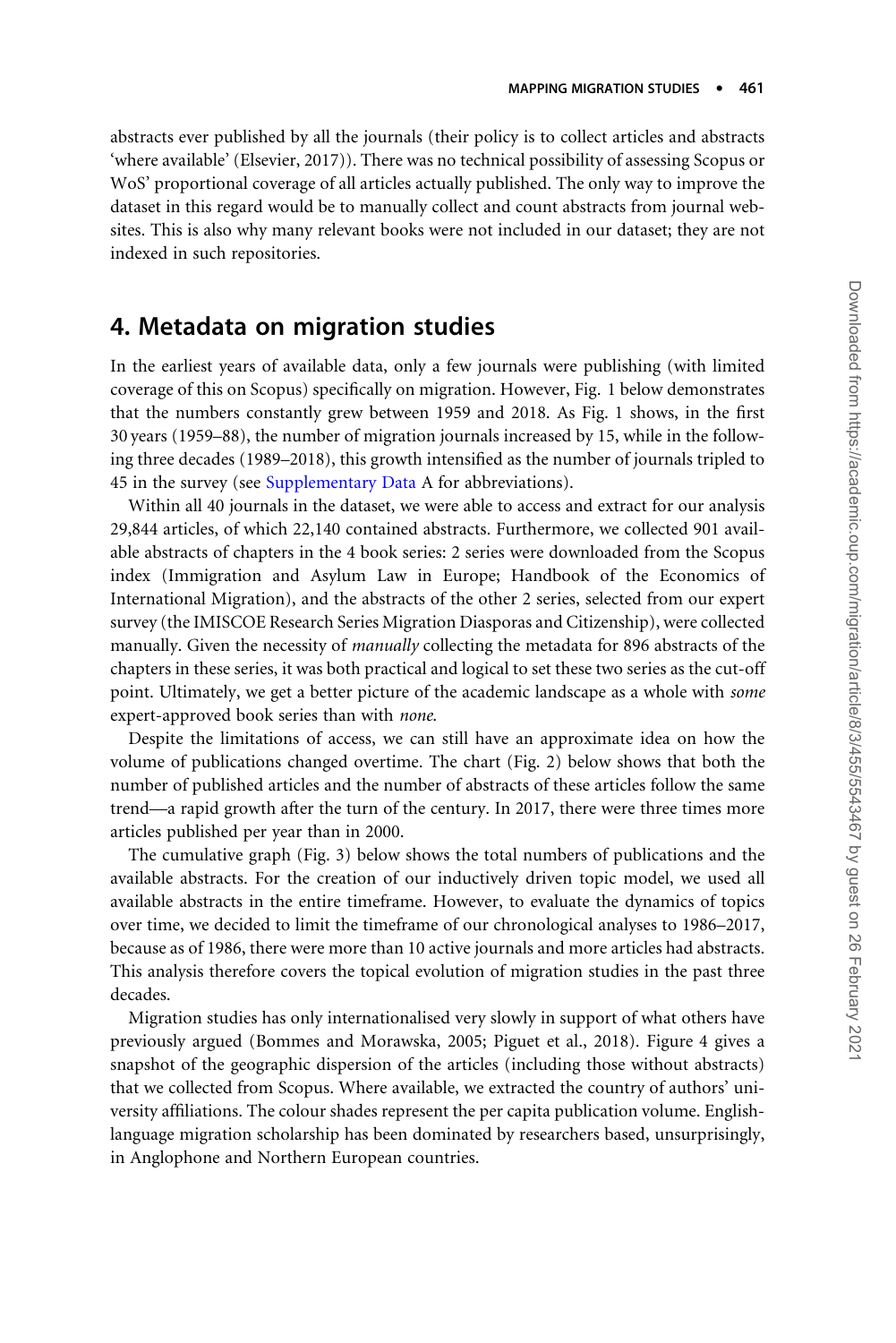#### 462 · A. PISAREVSKAYA ET AL.

<span id="page-7-0"></span>

Figure 1. Number of journals focussed on migration and migration-related diversity (1959– 2018) Source: Own calculations.

### 5. Topic clusters in migration studies

The topic modelling (following the LDA model) led us, as discussed in methods, to the definition of 60 as the optimal number of topics for mapping migration studies. Each topic is a string of words that, according to the LDA algorithm, belong together. We reviewed the top 30 words for each word string and assigned labels that encapsulated their meaning. Two of the 60 word strings were too generic and did not describe anything related to migration studies; therefore, we excluded them. Subsequently, the remaining 58 topics were organised into a number of clusters. In the [Table 1](#page-13-0) below, you can see all the topic labels, the topic clusters they are grouped into and the first 5 (out of 30) most probable words defining those topics.

After presenting all the observed topics in the corpus of our publication data, we examined which topics and topic clusters are most frequent in general (between 1964 and 2017), and how their prominence has been changing over the years. On the basis of the matrix of per-item topic proportions generated by LDA analysis, we calculated the shares of each topic in the whole corpus. On the level of individual topics, around 25 per cent of all abstract texts is about the top 10 most prominent topics, which you can see in [Fig. 5](#page-9-0) below. Among those, #56 identity narratives (migration-related diversity), #39 migration theory, and #29 migration flows are the three most frequently detected topics.

On the level of topic clusters, [Fig. 6](#page-10-0) (left) shows that migration-related diversity (26 per cent) and migration processes (19 per cent) clearly comprise the two largest clusters in terms of volume, also because they have the largest number topics belonging to them. However, due to our methodology of labelling these topics and grouping them into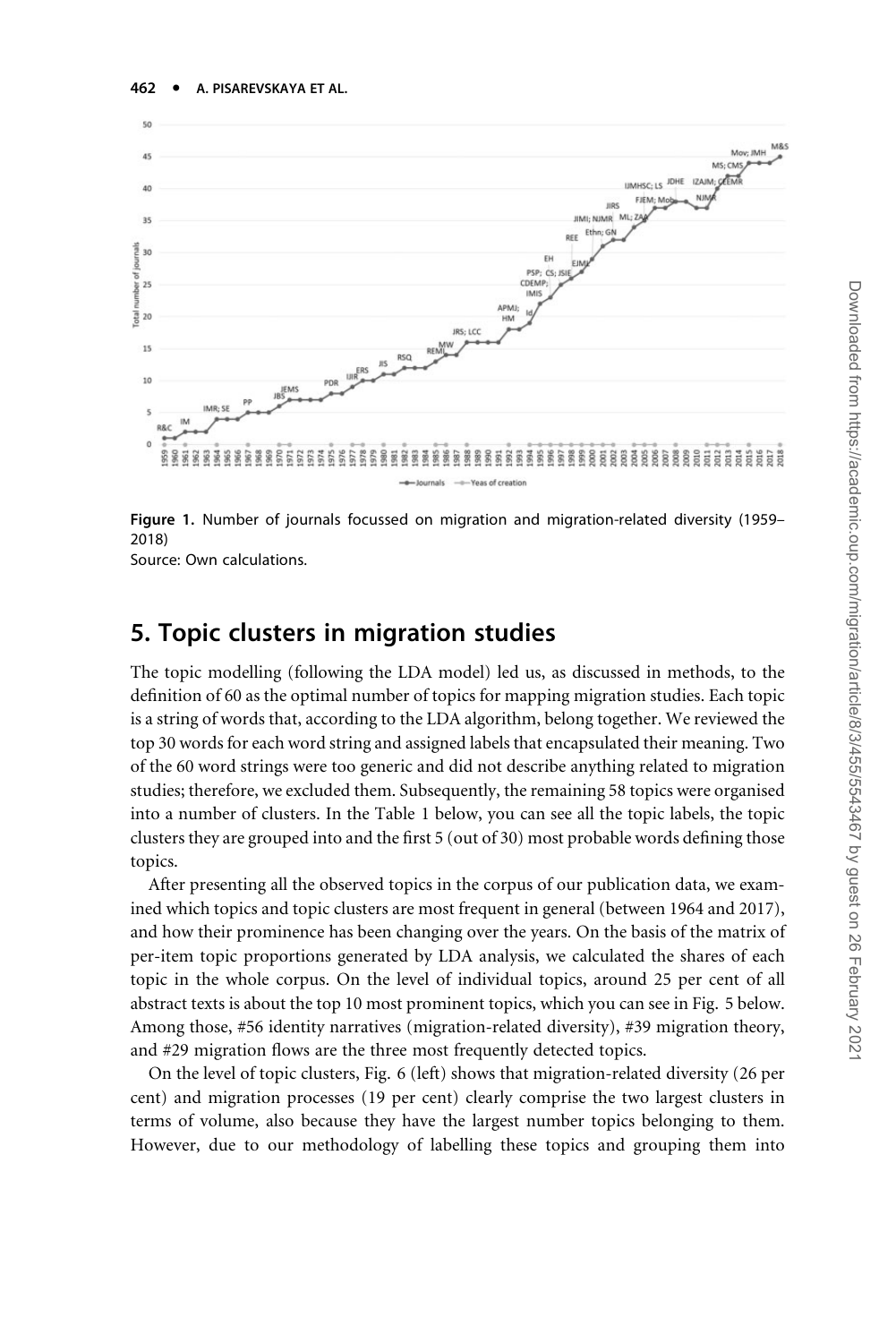<span id="page-8-0"></span>

Figure 2. Publications and abstracts in the dataset (1959–2018).



Figure 3. Cumulative total of publications and abstracts (1959–2017).

clusters, it is complicated to make comparisons between topic clusters in terms of relative size, because some clusters simply contain more topics. Calculating average proportions of topics within each cluster allows us to control for the number of topics per cluster, and with this measure, we can better compare the relative prominence of clusters. [Figure 6](#page-10-0) (right)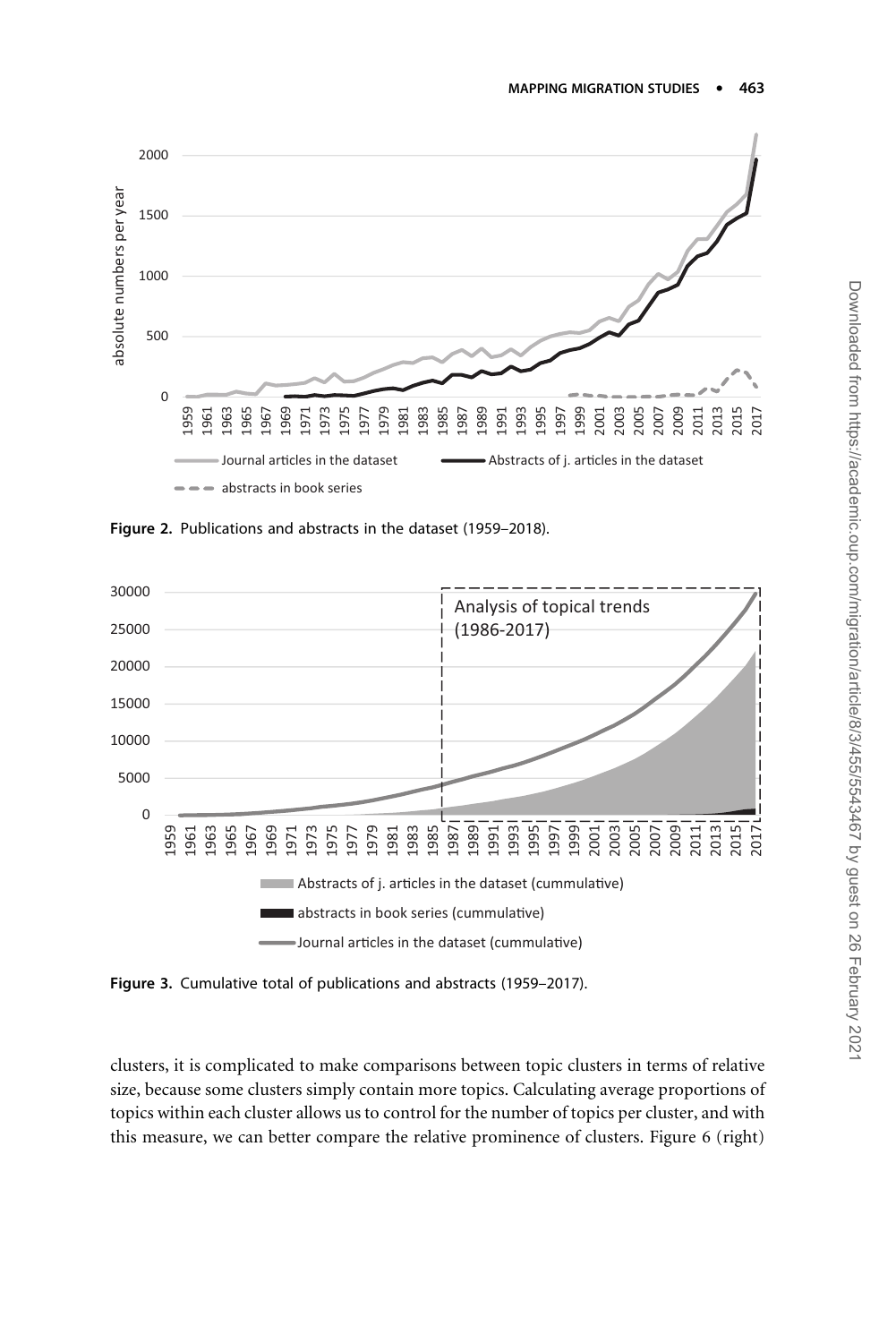<span id="page-9-0"></span>

Legend: Darker shading equals higher volume of research.

Created using ArcGIS Maps for Power BI under Erasmus University Rotterdam license. Population data from World Bank.





Figure 5. Top 10 topics in the whole corpus of abstracts.

shows that migration research and statistics have the highest average of topic proportions, followed by the cluster of migration processes and immigrant incorporation.

An analysis on the level of topic clusters in the project's time frame (1986–2017) reveals several significant trends. First, when discussing shifts in topics over time, we can see that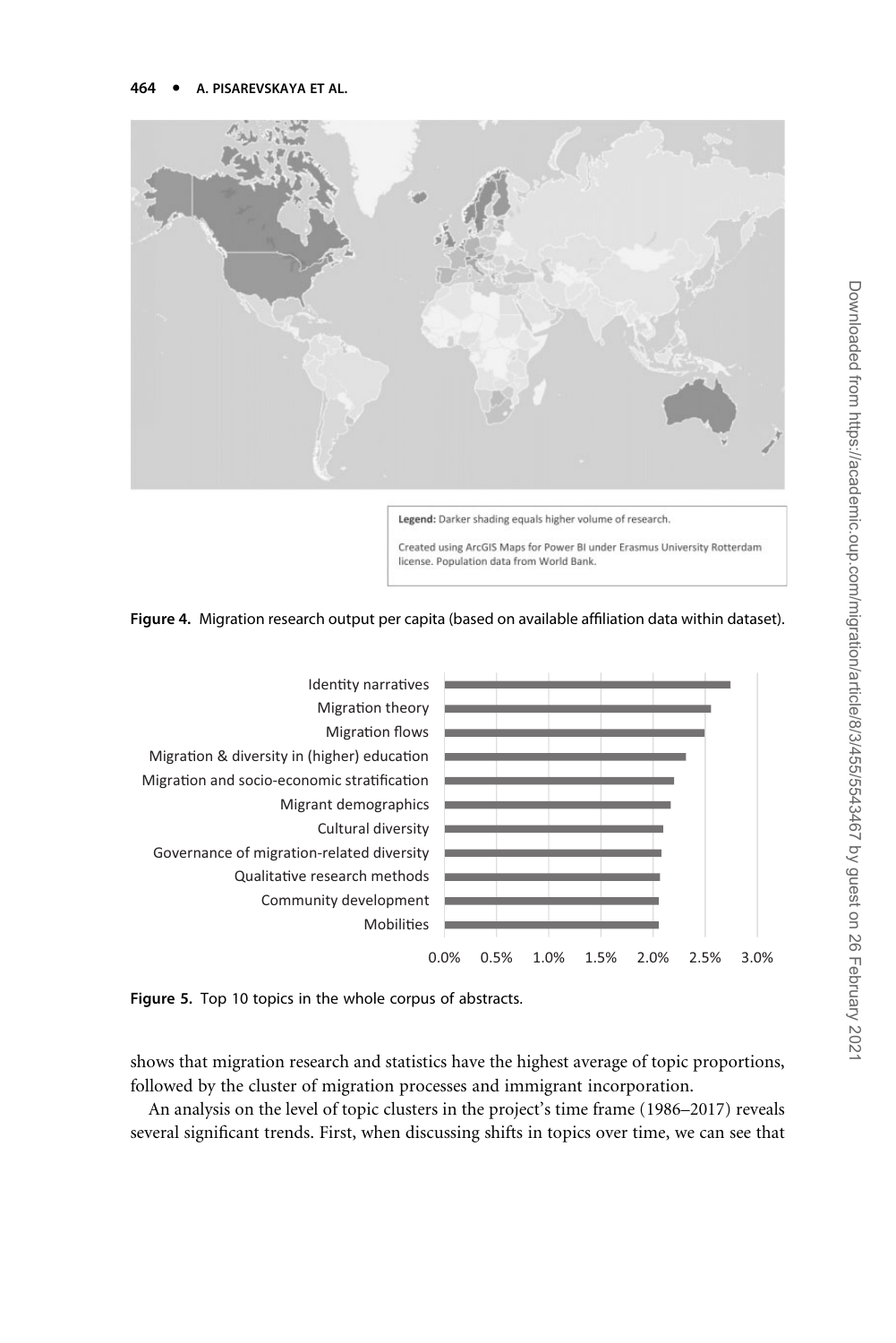<span id="page-10-0"></span>

Figure 6. Topic proportions per cluster.



Figure 7. Average topic age, weighted by proportions of publications (publications of 1986– 2017).

Note: Numbers near dots indicate the numeric id of topics (see [Table 1](#page-13-0) for the names).

different topics have received more focus in different time frames. Figure 7 shows the 'age' of topics, calculated as average years weighted by proportions of publications within a topic per year. The average year of the articles on the same topic is a proxy for the age of the topic. This gives us an understanding of which topics were studied more often compared with others in the past and which topics are emerging. Thus, an average year can be understood as the 'high-point' of a topic's relative prominence in the field. For instance, the oldest topics in our dataset are #22 'Migrant demographics', followed by #45 'Governance of migration' and #46 'Migration statistics and survey research'. The newest topics include #14 'Mobilities' and #48 'Intra-EU mobility'.

When looking at the weighted 'age' of the clusters, it becomes clear that the focus on migration research and statistics is the 'oldest', which echoes what [Greenwood and Hunt](#page-25-0) [\(2003\)](#page-25-0) observe. This resonates with the idea that migration studies has roots in more demographic studies of migration and diversity (cf. [Thornthwaite, 1934](#page-26-0); [Thomas, 1938](#page-26-0)),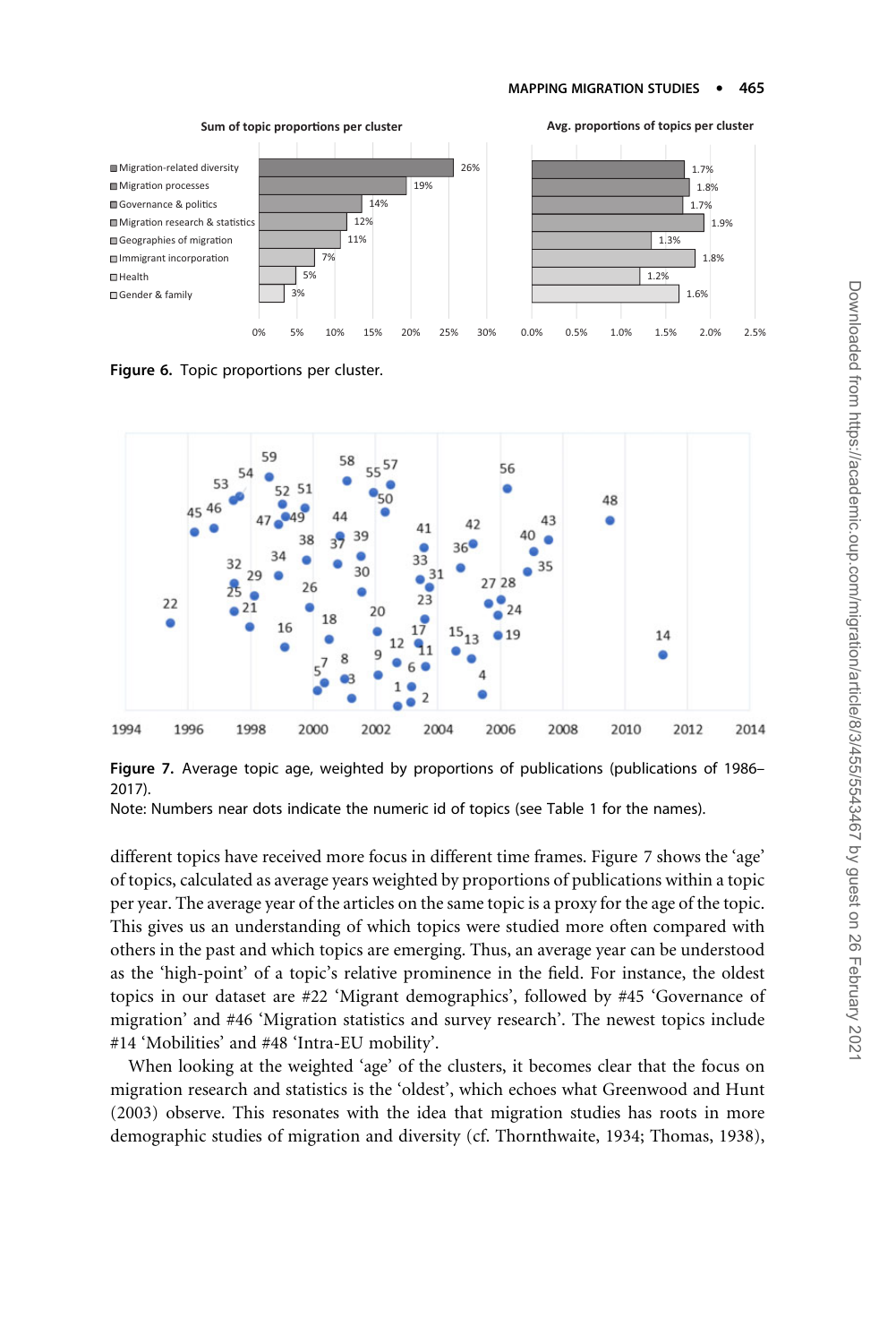

Figure 8. Diversity of topics and topic clusters (1985–2017).

which somewhat contrasts with what [van Dalen \(2018\)](#page-26-0) has found. Geographies of migration (studies related to specific migration flows, origins, and destinations) were also more prominent in the 1990s than now, and immigrant incorporation peaked at the turn of the century. However, gender and family, diversity, and health are more recent themes, as was mentioned above (see Fig. 8). This somewhat indicates a possible post-methodological nationalism, post-integration paradigm era in migration research going hand-in-hand with research that, as [King \(2012\)](#page-25-0) argues, situates migration within wider social and political domains (cf. [Scholten, 2018](#page-26-0)).

Then, we analysed the diversification of publications over the various clusters. Based on the literature review, we expected the diversification to have increased over the years, signalling a move beyond paradigmatic closure. [Figure 9](#page-12-0) (below) shows that we can hardly speak of a significant increase of diversity in migration studies publications. Over the years, only a marginal increase in the diversity of topics is observed. The Gini-Simpson index of diversity in 1985 was around 0.95 and increased to 0.98 from 1997 onwards. Similarly, there is little difference between the sizes of topic clusters over the years. Both ways of calculating the Gini-Simpson index of diversity by clusters resulted in a rather stable picture showing some fluctuations between 0.82 and 0.86. This indicates that there has never been a clear hegemony of any cluster at any time. In other words, over the past three decades, the diversity of topics and topic clusters was quite stable: there have always been a great variety of topics discussed in the literature of migration studies, with no topic or cluster holding a clear monopoly.

# 6. Trends in topic networks in migration studies

Subsequently, we focussed on trends in topic networks. As our goal is to describe the general development of migration studies as a field, we decided to analyse topic networks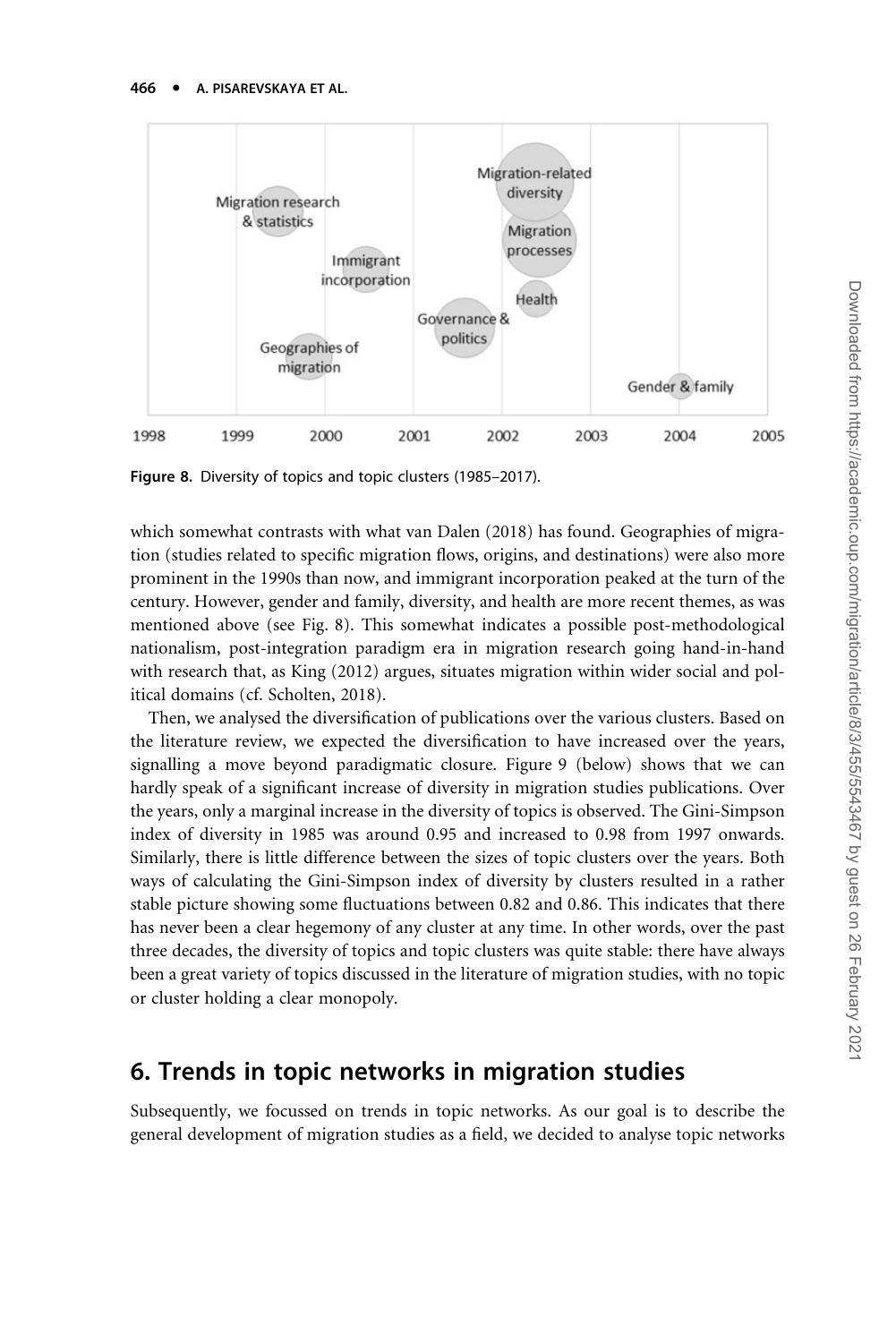#### MAPPING MIGRATION STUDIES . 467

<span id="page-12-0"></span>

Figure 9. Average age of topic clusters, weighted by proportions (publications of 1986–2017).

in three equal periods of 10 years (Period 1 (1988–97); Period 2 (1998–2007); Period 3 (2008–17)). On the basis of the LDA-generated matrix with per-abstract topic proportions (The LDA algorithm determines the proportions of all topics observed within each abstract. Therefore, each abstract can contain several topics with a substantial prominence), we calculated the topic-by-topic Spearman correlation coefficients in each of the time frames. From the received distribution of the correlation coefficients, we chose to focus on the top 25 per cent strongest correlations period. In order to highlight difference in strength of connections, we assigned different weights to the correlations between the topics. Coefficient values above the 75th percentile (0.438) but  $\leq$  0.5 were weighted 1; correlations above 0.5 but  $\leq 0.6$  were weighted 2; and correlations  $> 0.6$  were weighted 3. We visualised these topic networks using the software Gephi.

To compare networks of topics in each period, we used three common statistics of network analysis: 1 average degree of connections; 2 average weighted degree of connections; and 3 network density. The average degree of connections shows how many connections to other topics each topic in the network has on average. This measure can vary from 0 to  $N-1$ , where N is the total number of topics in the network. Some correlations of topics are stronger and were assigned the Weight 2 or 3. These are included in the statistics of average weighted degree of connections, which shows us the variations in strength of existing connections between the topics. Network density is a proportion of existing links over the number of all potentially possible links between the topics. This measure varies from  $0 =$  entirely disconnected topics to  $1 =$  extremely dense network, where every topic is connected to every topic.

[Table 2](#page-16-0) shows that all network measures vary across the three periods. In Period 1, each topic had on average 21 links with other topics, while in Period 2, that number was much lower (11.5 links). In Period 3, the average degree of connections grew again, but not to the level of Period 1. The same trend is observed in the strength of these links—in Period 1, the correlations between the topics were stronger than in Period 3, while they were the weakest in Period 2. The density of the topic networks was highest in Period 1 (0.4), then in Period 2, the topic network became sparser before densifying again in Period 3 (but not to the extent of Period 1's density).

These fluctuations on network statistics indicate that in the years 1988–97, topics within the analysed field of migration studies were mentioned in the same articles and book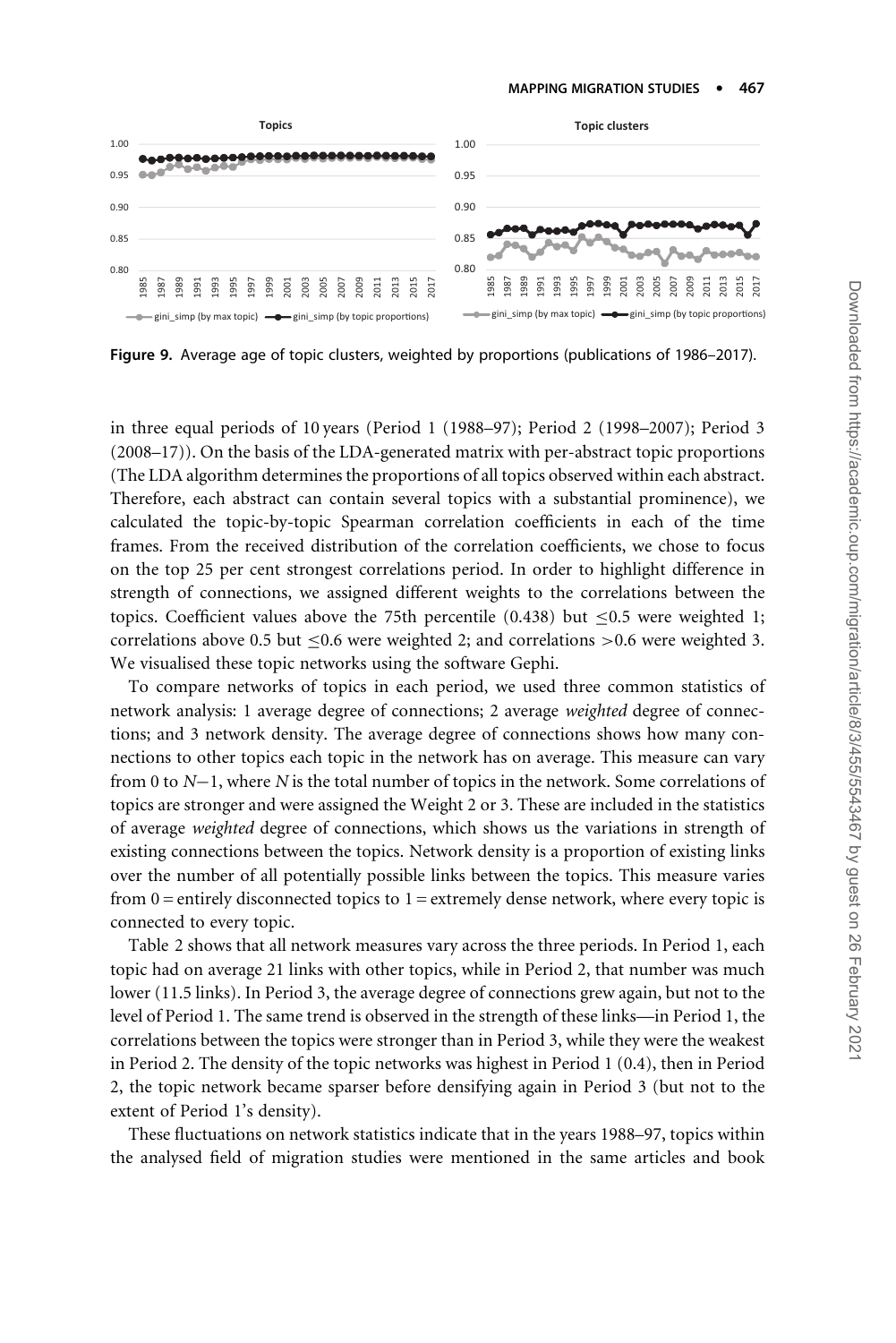<span id="page-13-0"></span>

| Topic cluster               | $\overline{D}$ # | Topic label                                                     | Top 5 words (of 30 most probable words) forming the topics                                           |
|-----------------------------|------------------|-----------------------------------------------------------------|------------------------------------------------------------------------------------------------------|
| Gender and family           |                  | Migration and the family<br>Gender and migration                | woman; gender; man; marriage; female<br>child; family; parent; school; youth                         |
| Geographies of<br>migration |                  | Latin-American migration<br>Asian migration                     | united; states; mexican; american; mexico<br>chinese; china; hong; kong; vietnamese                  |
|                             |                  | Migration in/from Israel and Palestine<br>Asian expat migration | japanese; korean; Japan; cultural; culture<br>jewish; israel; arab; israeli; jews                    |
|                             |                  | Regional migration<br>Labour migration                          | worker; labour; market; work; labor<br>south; africa; african; north; asian                          |
|                             |                  | Southern European migration<br>Intra-EU mobility                | migrant; migration; experience; polish; irregular<br>italian; italy; immigrant; french; france       |
| Governance and<br>politics  |                  | Human rights law and protection<br>Local diversity              | law; eu; human; european; protection<br>city; urban; area; rural; local                              |
|                             |                  | Governance of migration-related diversity<br><b>Litizenship</b> | policy; state; national; integration; government<br>citizenship; state; citizen; political; national |
|                             |                  | Political participation and mobilisation<br>of migrants         | political; organization; movement; community; social                                                 |
|                             |                  | Governance of migration<br>Migration and politics               | immigration; policy; immigrant; foreign; legal<br>political; party; anti; election; sport            |
|                             |                  | Border management and trafficking                               | border; control; human; state; security                                                              |
|                             |                  |                                                                 | (continued)                                                                                          |

Table 1. Topics in migration studies Table 1. Topics in migration studies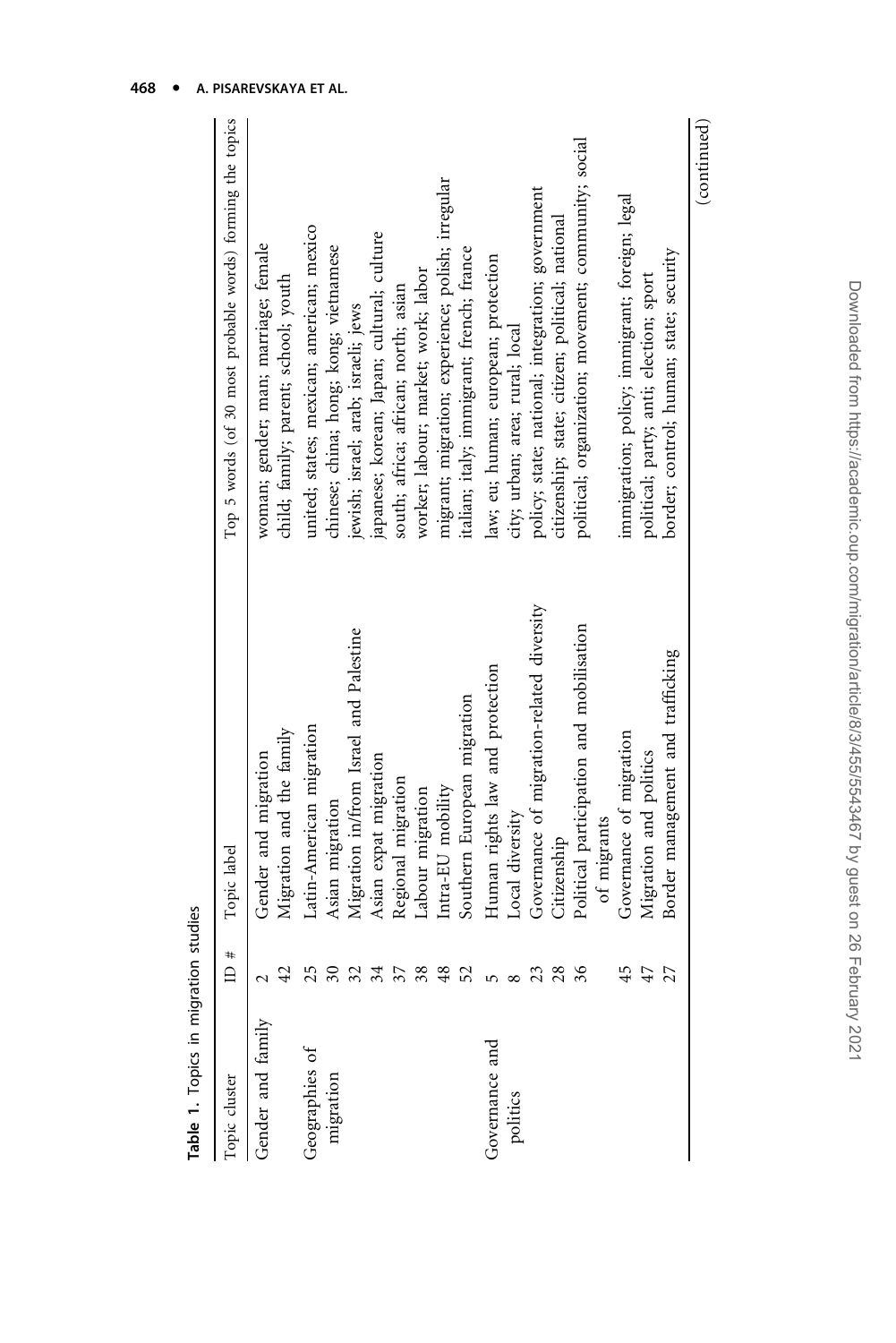| Topic cluster              | ID#                             | Topic label                                                                                                                                                                                                                                                                                                                                                                                      | Top 5 words (of 30 most probable words) forming the topics                                                                                                                                                                                                                                                                                                                                                                                                                                                                                           |
|----------------------------|---------------------------------|--------------------------------------------------------------------------------------------------------------------------------------------------------------------------------------------------------------------------------------------------------------------------------------------------------------------------------------------------------------------------------------------------|------------------------------------------------------------------------------------------------------------------------------------------------------------------------------------------------------------------------------------------------------------------------------------------------------------------------------------------------------------------------------------------------------------------------------------------------------------------------------------------------------------------------------------------------------|
| Health                     |                                 | Migration, sexuality, and health<br>Health services to migrants<br>Heath risks and migration<br>Diversity and health                                                                                                                                                                                                                                                                             | treatment; patient; cancer; intervention; disorder<br>health; care; service; mental; access<br>health; high; risk; age; mortality<br>hiv; risk; sexual; behavior; food                                                                                                                                                                                                                                                                                                                                                                               |
| incorporation<br>Immigrant |                                 | Migration and socio-economic stratification<br>Migration economics and businesses<br>Education and language training<br>Immigrant integration                                                                                                                                                                                                                                                    | immigrant; integration; society; social; acculturation<br>global; business; economic; network; market<br>language; english; teacher; school; education<br>immigrant; bear; native; high; group                                                                                                                                                                                                                                                                                                                                                       |
| processes<br>Migration     | $\frac{26}{5}$<br>58<br>۹<br>43 | Migration and diversity in (higher) education<br>Settlement of asylum seekers and refugees<br>Conflict, displacement, and humanitarian<br>Migration, remittances and development<br>Migration decision making and return<br>Conflicts, violence and migration<br>Diasporas and transnationalism<br>ICT, media and migration<br>Migration histories<br>Migration flows<br>migration<br>Mobilities | remittance; household; economic; income; development<br>conflict; international; displacement; displace; war<br>migration; international; migrant; economic; flow<br>student; education; university; high; international<br>medium; diaspora; image; representation; public<br>social; transnational; network; capital; migrant<br>refugee; asylum; seeker; camp; resettlement<br>return; migration; home; decision; migrant<br>mobility; space; place; practice; mobile<br>violence; Irish; Ireland; war; event<br>century; war; world; state; post |
|                            |                                 |                                                                                                                                                                                                                                                                                                                                                                                                  | (continued)                                                                                                                                                                                                                                                                                                                                                                                                                                                                                                                                          |

Table 1. Continued Table 1. Continued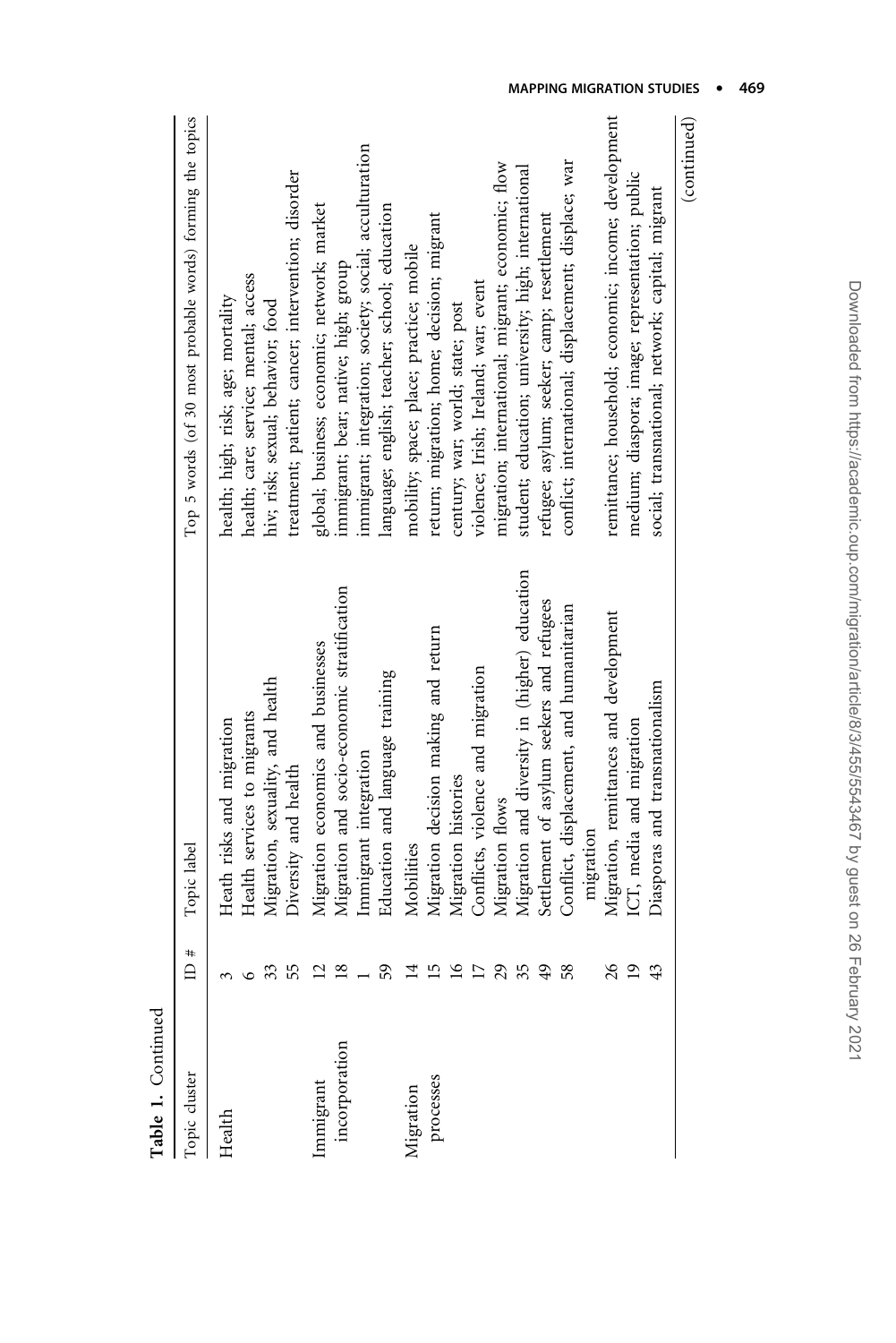| Topic cluster                        | $\overline{D}$ | Topic label                                                                                                                                                                                                                                                                                                                                                                                                                                           | Top 5 words (of 30 most probable words) forming the topics                                                                                                                                                                                                                                                                                                                                                                                                                                                                                                                                                                                                                                                                                                                        |
|--------------------------------------|----------------|-------------------------------------------------------------------------------------------------------------------------------------------------------------------------------------------------------------------------------------------------------------------------------------------------------------------------------------------------------------------------------------------------------------------------------------------------------|-----------------------------------------------------------------------------------------------------------------------------------------------------------------------------------------------------------------------------------------------------------------------------------------------------------------------------------------------------------------------------------------------------------------------------------------------------------------------------------------------------------------------------------------------------------------------------------------------------------------------------------------------------------------------------------------------------------------------------------------------------------------------------------|
| Migration research<br>and statistics | 24             | Migration statistics and survey research<br>Migration and population statistics<br>Quantitative research methods<br>Qualitative research methods<br>Migrant demographics<br>Migration theory                                                                                                                                                                                                                                                          | experience; interview; participant; qualitative; focus<br>population; survey; census; information; source<br>social; approach; theory; concept; framework<br>population; fertility; change; age; increase<br>effect; model; factor; level; individual<br>measure; scale; factor; score; sample                                                                                                                                                                                                                                                                                                                                                                                                                                                                                    |
| Migration-related<br>diversity       | 54             | Discrimination and social-psychological issues<br>Diversity, difference, and group perceptions<br>Social contact and social attitudes<br>Ethnic and racial communities<br>Migrant minorities in Europe<br>Intercultural communication<br>Community development<br>Indigenous communities<br>Identity and belonging<br>Ethnicity and diversity<br>Religious diversity<br>Identity narratives<br>Cultural diversity<br>Race and racism<br>Black studies | stress; discrimination; psychological; support; perceive<br>development; community; project; policy; programme<br>cultural; intercultural; culture; communication; cross<br>australia; canada; indigenous; australian; canadian<br>difference; group; emotion; participant; response<br>identity; national; ethnic; cultural; identification<br>discourse; narrative; identity; practice; politic<br>ethnic; group; minority; ethnicity; difference<br>european; europe; germany; turkish; german<br>religious; muslim; religion; muslims; islam<br>american; african; americans; asian; racial<br>diversity; cultural; society; political; social<br>attitude; group; contact; social; perceive<br>black; work; african; history; cultural<br>racial; race; black; white; racism |
|                                      |                |                                                                                                                                                                                                                                                                                                                                                                                                                                                       |                                                                                                                                                                                                                                                                                                                                                                                                                                                                                                                                                                                                                                                                                                                                                                                   |

Table 1. Continued Table 1. Continued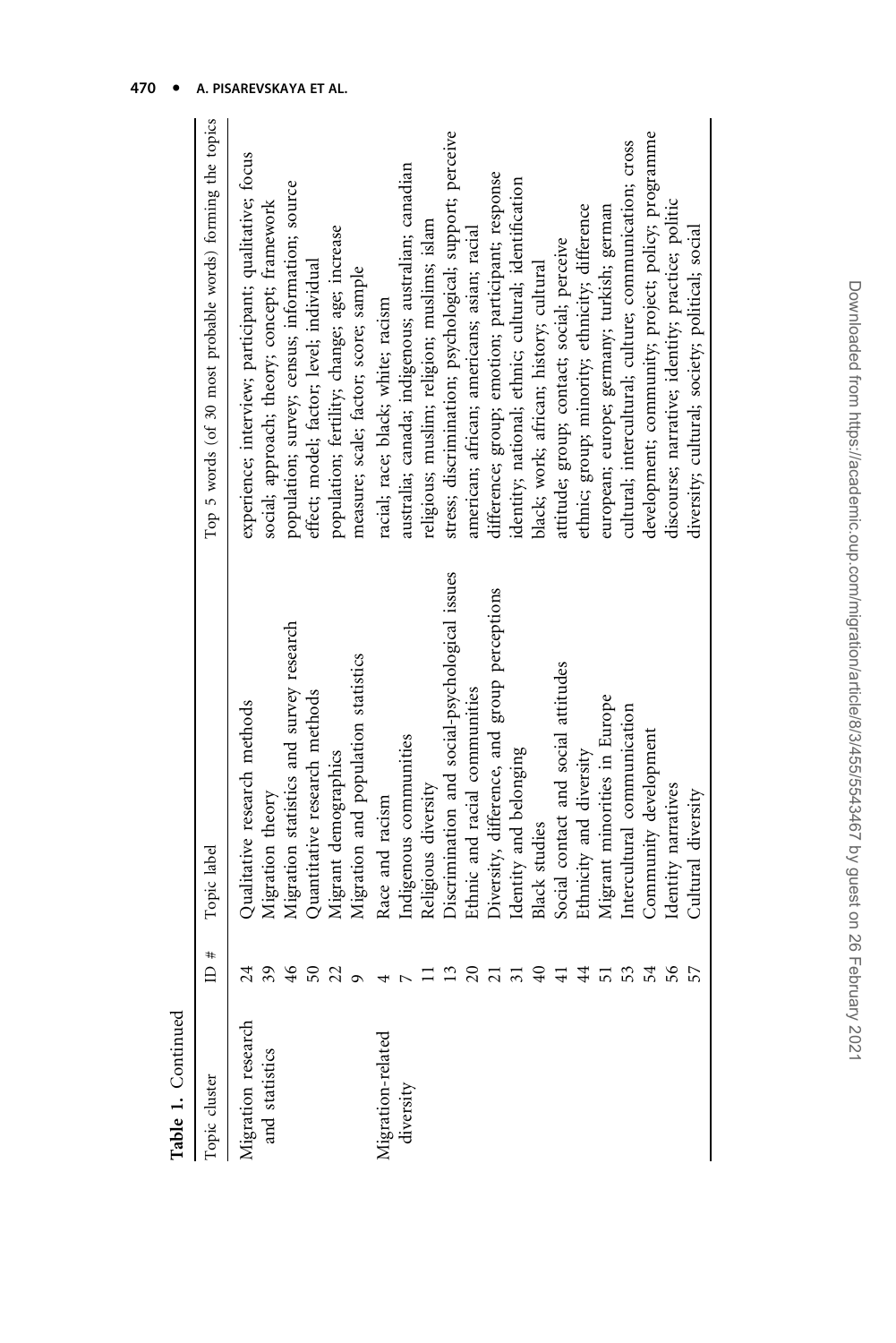|                                     | Period 1<br>$(1988 - 97)$ | Period 2<br>$(1998 - 2007)$ | Period 3<br>$(2008 - 17)$ |
|-------------------------------------|---------------------------|-----------------------------|---------------------------|
| Avg. degree of connections          | 21.4                      | 11.5                        | 15.8                      |
| Avg. weighted degree of connections | 27.2                      | 13.0                        | 19.7                      |
| Network density                     | 0.4                       | 0.2                         | 0.3                       |
| Number of topics                    | 58                        | 58                          | 58                        |

<span id="page-16-0"></span>Table 2. Topic network statistics

chapters more often, while at the turn of the 21st century, these topic co-occurrences became less frequent; publications therefore became more specialised and topics were more isolated from each other. In the past 10 years, migration studies once again became more connected, the dialogues between the topics emerged more frequently. These are important observations about topical development in the field of migration studies. The reasons behind these changes require further, possibly more qualitative explanation.

To get a more in-depth view of the content of these topic networks, we made an overview of the changes in the topic clusters across the three periods. As we can see in [Fig. 10,](#page-17-0) some changes emerge in terms of the prominence of various clusters. The two largest clusters (also by the number of topics within them) are migration-related diversity and migration processes. The cluster of migration-related diversity increased in its share of each period's publications by around 20 per cent. This reflects our above remarks on the literature surrounding the integration debate, and the 'cultural turn' King mentions (2012). And the topic cluster migration processes also increased moderately its share.

Compared with the first period, the topic cluster of gender and family studies grew the fastest, with the largest growth observed in the turn of the century (relative to its original size). This suggests a growing awareness of gender and family-related aspects of migration although as a percentage of the total corpus it remains one the smallest clusters. Therefore, [Massey et al.'s \(1998\)](#page-25-0) argument that households and gender represented a quantitatively significant pillar of migration research could be considered an overestimation. The cluster of health studies in migration research also grew significantly in the Period 2 although in Period 3, the percentage of publications in this cluster diminished. This suggests a rising awareness of health in relation to migration and diversity (see [Sweileh et al., 2018\)](#page-26-0) although this too remains one of the smallest clusters.

The cluster on Immigrant incorporation lost prominence the most over the past 30 years. This seems to resonate with the argument that 'integrationism' or the 'integration paradigm' was rather in the late 1990s (see [Favell, 2003](#page-24-0); [Dahinden, 2016\)](#page-24-0) and is losing its prominence. A somewhat slower but steady loss was also observed in the cluster of Geographies of migration and Migration research and statistics. This also suggests not only a decreasing emphasis on demographics within migration studies, but also a decreasing reflexivity in the development of the field and the focus on theory-building.

We will now go into more detail and show the most connected topics and top 10 most prominent topics in each period. [Figures 11–13](#page-18-0) show the network maps of topics in each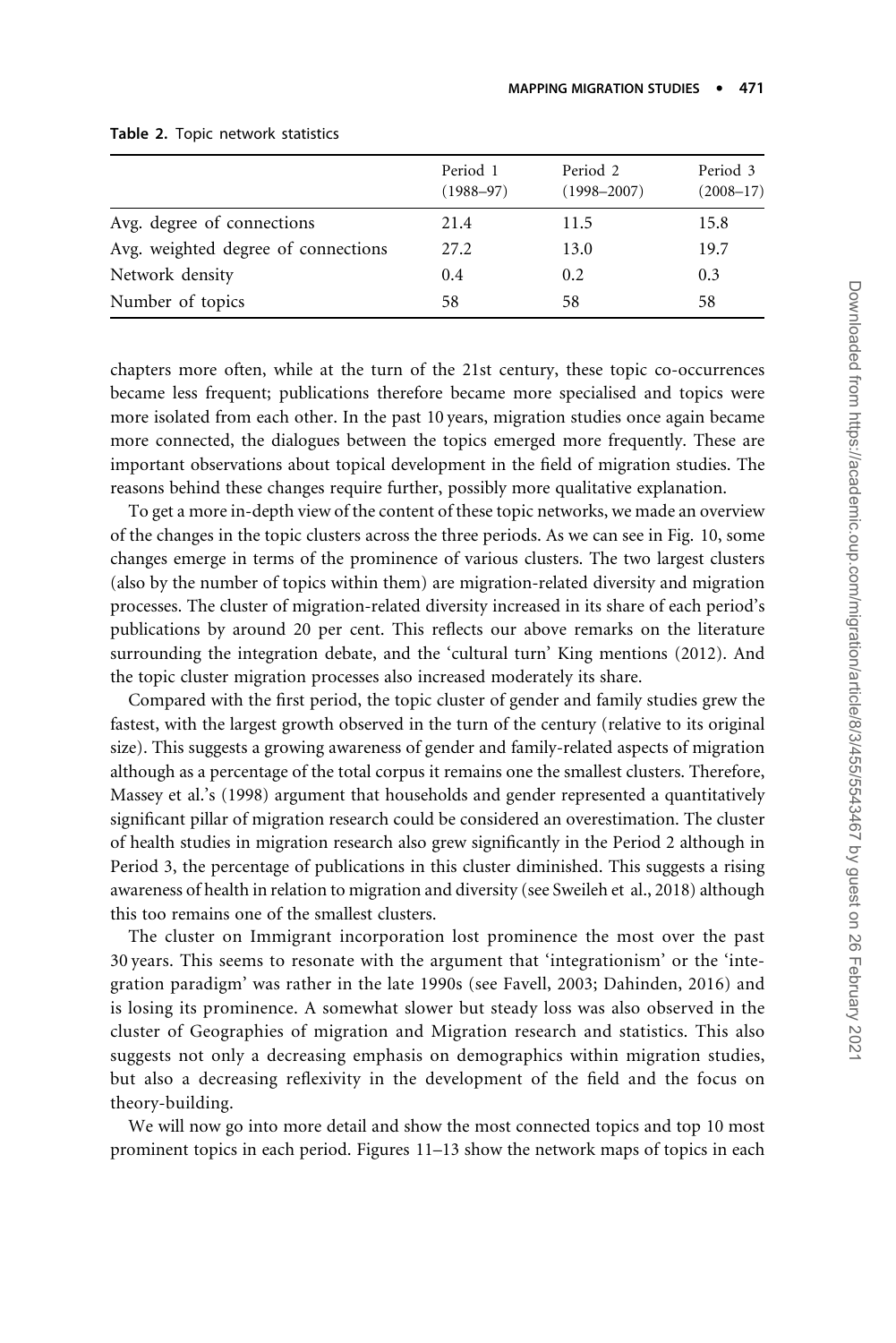#### <span id="page-17-0"></span>472 . A. PISAREVSKAYA ET AL.



Figure 10. Prominence and change in topic clusters 1988–2017.

period. The size of circles reflects the number and strength of links per each topic: the bigger the size, the more connected this topic is to the others; the biggest circles indicate the most connected topics. While the prominence of a topic is measured by the number of publications on that topic, it is important to note that the connectedness the topic has nothing necessarily to do with the amount of publications on that topic; in theory, a topic could appear in many articles without any reference to other topics (which would mean that it is prominent but isolated).

Thus, in the section below, we describe the most connected and most prominent topics in migration research per period. The degree of connectedness is a useful indicator of the extent to which we can speak of a 'field' of migration research. If topics are well-connected, especially in a context of increased knowledge production and changes in prominence among topics, then this would suggest that a shared conceptual and theoretical language exists.

#### 6.1 Period 1: 1988–97

The five central topics with the highest degree of connectedness (the weighted degree of connectedness of these topics was above 60) were 'black studies', 'mobilities', 'ICT, media and migration', 'migration in/from Israel and Palestine', and 'intra-EU mobility'. These topics are related to geopolitical regions, ethnicity, and race. The high degree of connectedness of these topics shows that 'they often occurred together with other topics in the analysed abstracts from this period'. This is expected because research on migration and diversity inevitably discusses its subject within a certain geographical, political, or ethnic scope. Geographies usually appear in abstracts as countries of migrants' origin or destination. The prominence of 'black studies' reflects the dominance of American research on diversity, which was most pronounced in this period ([Fig. 11\)](#page-18-0).

The high degree of connectedness of the topics on ICT and 'media' is indicative of wider societal trends in the 1990s. As with any new phenomenon, it clearly attracted the attention of researchers who wanted to understand its relationship with migration issues.

Among the top 10 topics with the most publications in this period (see [Supplementary](https://academic.oup.com/migration/article-lookup/doi/10.1093/migration/mnz031#supplementary-data) [Data](https://academic.oup.com/migration/article-lookup/doi/10.1093/migration/mnz031#supplementary-data) B) were those describing the characteristics of migration flows (first) and migration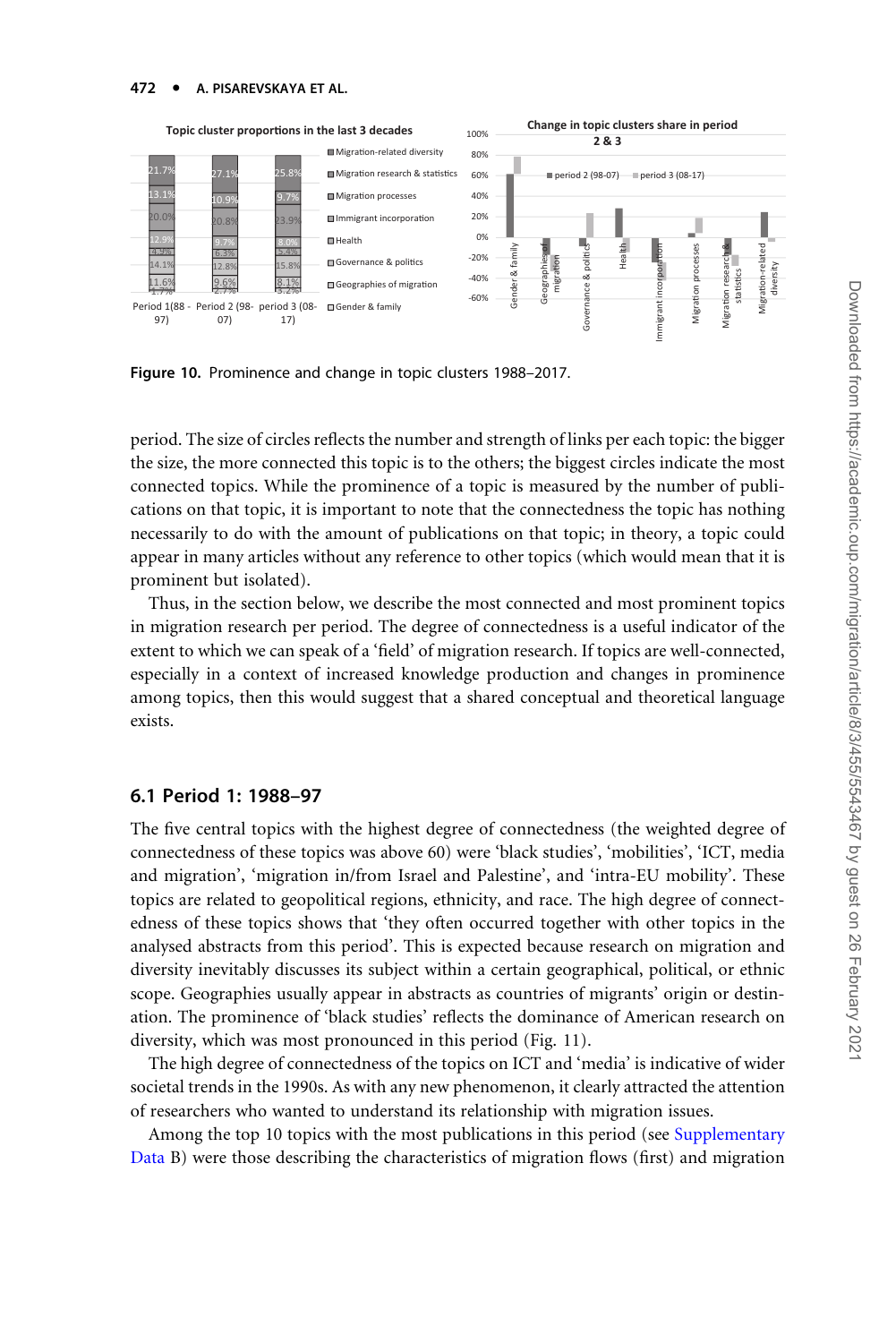<span id="page-18-0"></span>

Figure 11. Topic network in 1988–97. Note: Numbers indicate topics' numerical ids, see [Table 1](#page-13-0) for topics' names.



Figure 12. Topic network in 1998–2007. Note: Numbers indicate topics' numerical ids, see [Table 1](#page-13-0) for topics' names.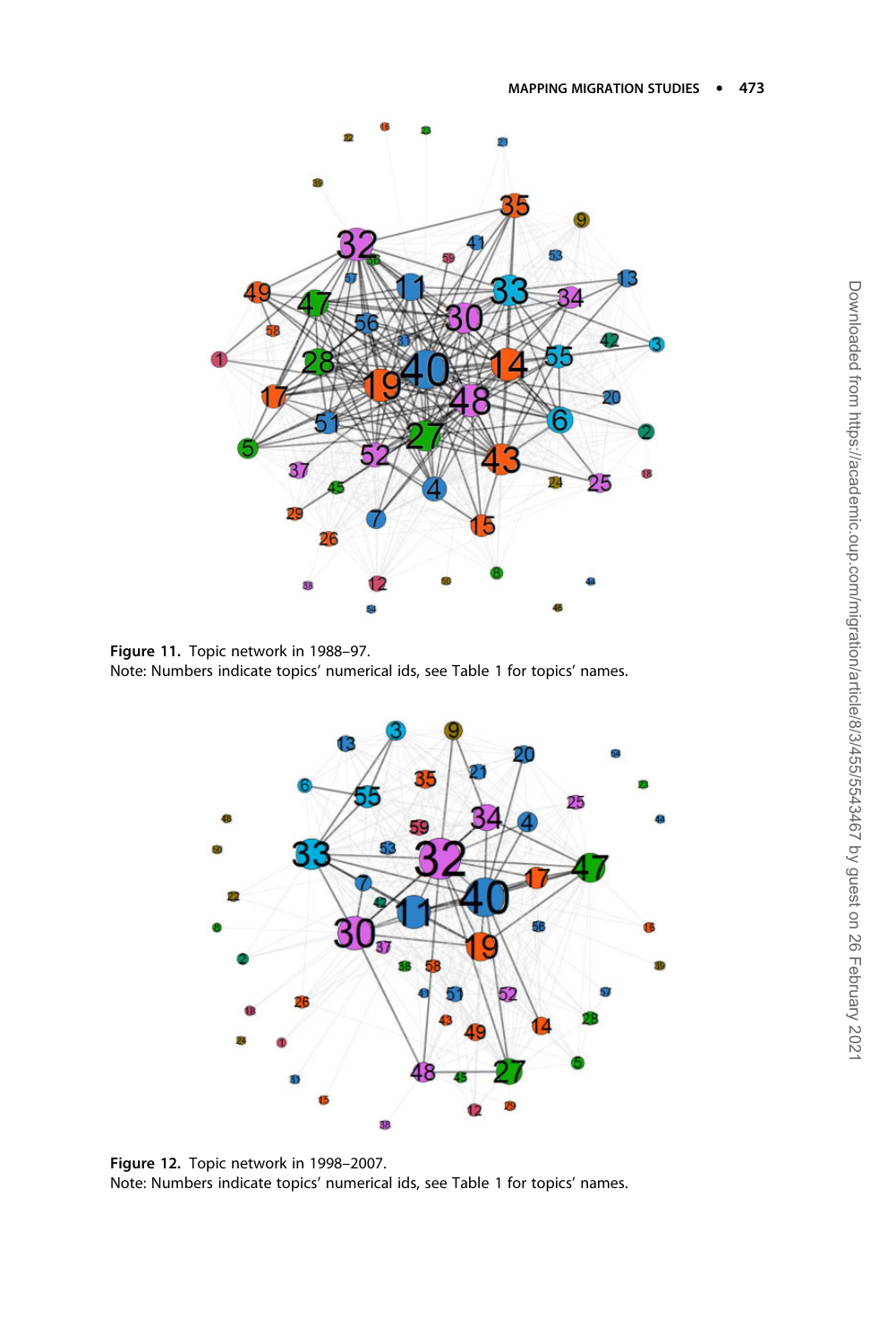<span id="page-19-0"></span>

Figure 13. Topic network in 2008–2017. Note: Numbers indicate topics' numerical ids, see [Table 1](#page-13-0) for topics' names.

populations (third). It goes in line with the trends of the most connected topics described above. Interest in questions of migrants' socio-economic position (fourth) in the receiving societies and discussion on 'labour migration' (ninth) were also prevalent. Jointly, these topics confirm that in the earlier years, migration was 'studied often from the perspectives of economics and demographics' ([van Dalen, 2018](#page-26-0)).

Topics, such as 'education and language training' (second), community development' (sixth), and 'intercultural communication' (eighth), point at scholarly interest in the issues of social cohesion and socio-cultural integration of migrants. This lends strong support to Favell's 'integration paradigm' argument about this period and suggests that the coproduction of knowledge between research and policy was indeed very strong ([Scholten, 2011\)](#page-26-0). This is further supported by the prominence of the topic 'governance of migration' (seventh), reflecting the evolution of migration and integration policymaking in the late 1980s and beginning of the 1990s, exemplified by the development of the Schengen area and the EU more widely; governance of refugee flows from the Balkan region (also somewhat represented in the topic 'southern-European migration', which was the 10th most prominent); and governance of post-Soviet migration. Interestingly, this is the only period in which 'migration histories' is among the top 10 topics, despite the later establishment of a journal dedicated to the very discipline of history. Together these topics account for 42 per cent of all migration studies publications in that period of time.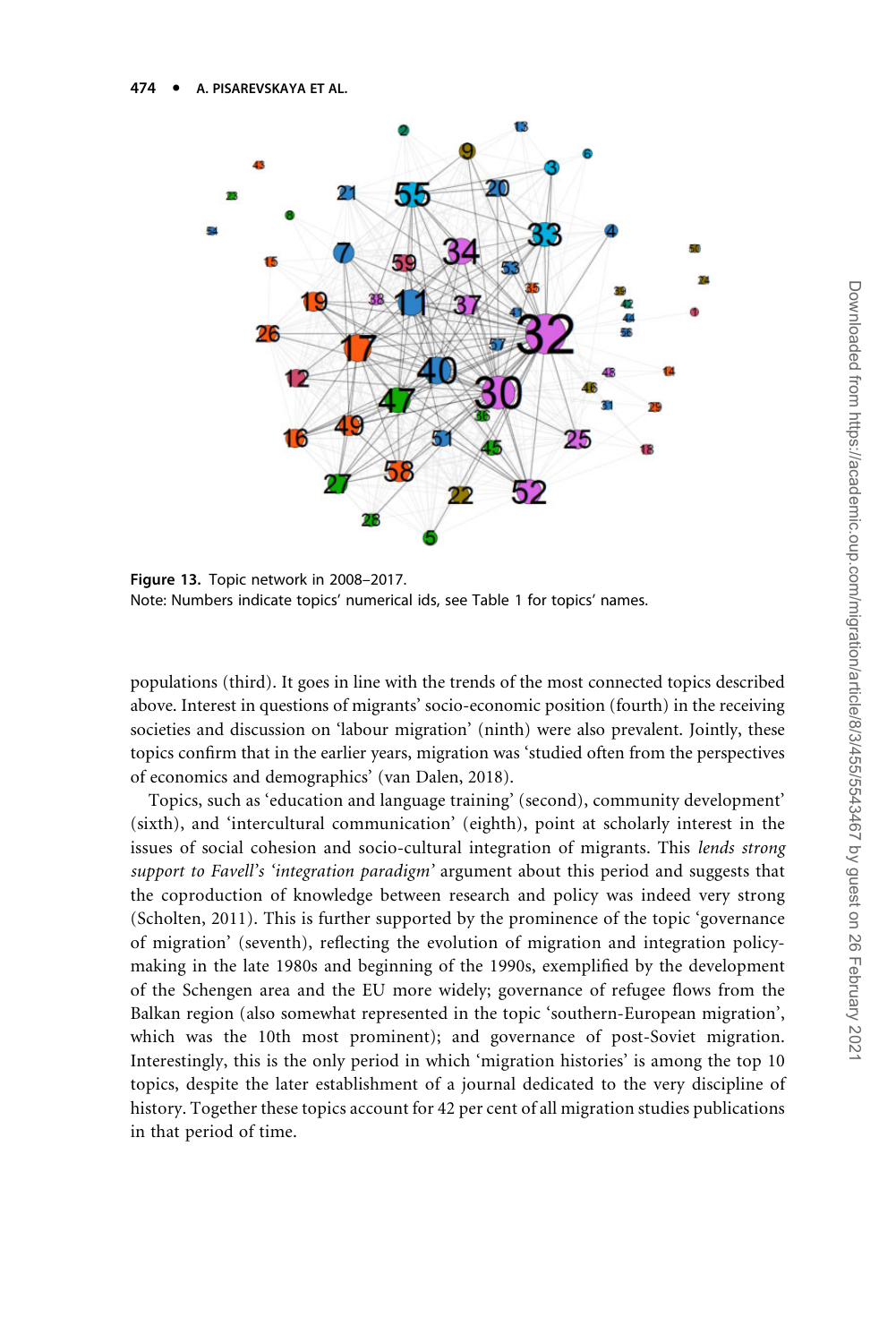#### 6.2 Period 2: 1998–2007

In the second period, as the general degree of connectedness in the topic networks decreased, the following five topics maintained a large number of connections in comparison to others, as their average weighted degree of connections ranged between 36 and 57 ties. The five topics were 'migration in/from Israel and Palestine', 'black studies', 'Asian migration', 'religious diversity', and 'migration, sexuality, and health' ([Fig. 12\)](#page-18-0).

Here we can observe the same geographical focus of the most connected topics, as well as the new trends in the migration research. 'Asian migration' became one of the most connected topics, meaning that migration from/to and within that region provoked more interest of migration scholars than in the previous decade. This development appears to be in relation to high-skill migration, in one sense, because of its strong connections with the topics 'Asian expat migration' and 'ICT, media, and migration'; and, in another sense, in relation to the growing Muslim population in Europe thanks to its strong connection to 'religious diversity'. The high connectedness of the topic 'migration sexuality and health' can be explained by the dramatic rise of the volume of publications within the clusters 'gender and family' studies and 'health' in this time-frame as shown in the charts on page 13, and already argued by [Portes \(1997\).](#page-26-0)

In this period, 'identity narratives' became the most prominent topic (see [Supplementary Data](https://academic.oup.com/migration/article-lookup/doi/10.1093/migration/mnz031#supplementary-data) B), which suggests increased scholarly attention on the subjective experiences of migrants. Meanwhile 'migrant flows' and 'migrant demographics' decreased in prominence from the top 3 to the sixth and eighth position, respectively. The issues of education and socio-economic position remained prominent. The emergence of topics 'migration and diversity in (higher) education' (fifth) and 'cultural diversity' (seventh) in the top 10 of this period seem to reflect a shift from integrationism to studies of diversity. The simultaneous rise of 'migration theory' (to fourth) possibly illustrates the debates on methodological nationalism which emerged in the early 2000s. The combination of theoretical maturity and the intensified growth in the number of migration journals at the turn of the century suggests that the field was becoming institutionalised.

Overall, the changes in the top 10 most prominent topics seem to show a shifting attention from 'who' and 'what' questions to 'how' and 'why' questions. Moreover, the top 10 topics now account only for 26 per cent of all migration studies (a 15 per cent decrease compared with the period before). This means that there were many more topics which were nearly as prominent as those in the top 10. Such change again supports our claim that in this period, there were more intensive 'sub-field' developments in migration studies than in the previous period.

#### 6.3 Period 3: 2008–17

In the last decade, the most connected topics have continued to be: 'migration in/from Israel and Palestine', 'Asian migration', and 'black studies'. The hypothetical reasons for their central position in the network of topics are the same as in the previous period. The new most-connected topics—'Conflicts, violence, and migration', together with the topic 'Religious diversity'—might indicate to a certain extent the widespread interest in the 'refugee crisis' of recent years ([Fig. 13](#page-19-0)).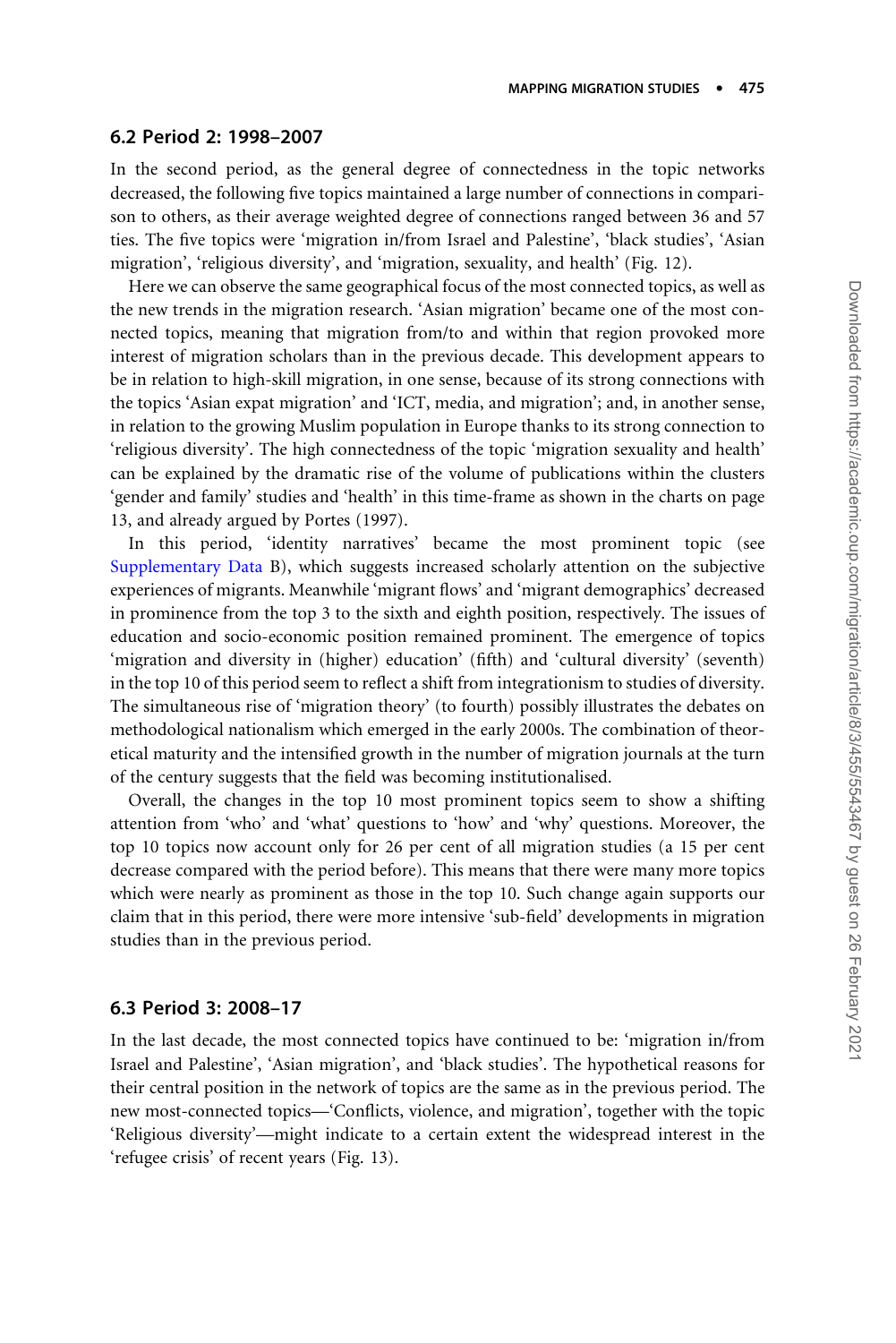The publications on the top 10 most prominent topics constituted a third of all migration literature of this period analysed in our study. A closer look at them reveals the following trends (see [Supplementary Data](https://academic.oup.com/migration/article-lookup/doi/10.1093/migration/mnz031#supplementary-data) B for details). 'Mobilities' is the topic of the highest prominence in this period. Together with 'diasporas and transnationalism' (fourth), this reflects the rise of critical thinking on methodological nationalism ([Wimmer and Glick Schiller, 2002](#page-26-0)) and the continued prominence of transnationalism in the post-'mobility turn' era [\(Urry \(2007\),](#page-26-0) cited in [King, 2012](#page-25-0)).

The interest in subjective experiences of migration and diversity has continued, as 'identity narratives' continues to be prominent, with the second highest proportion of publications, and as 'Discrimination and socio-psychological issues' have become the eighth most prominent topic. This also echoes an increasing interest in the intersection of (mental) health and migration (cf. [Sweileh et al., 2018\)](#page-26-0).

The prominence of the topics 'human rights law and protection' (10th) and 'governance of migration and diversity' (9th), together with 'conflicts, violence, and migration' being one of the most connected topics, could be seen as a reflection of the academic interest in forced migration and asylum. Finally, in this period, the topics 'race and racism' (fifth) and 'black studies' (seventh) made it into the top 10. Since 'black studies' is also one of the most connected topics, such developments may reflect the growing attention to structural and inter-personal racism not only in the USA, perhaps reflecting the #blacklivesmatter movement, as well as in Europe, where the idea of 'white Europeanness' has featured in much public discourse.

#### 6.4 Some hypotheses for further research

Why does the connectedness of topics change across three periods? In an attempt to explain these changes, we took a closer look at the geographical distribution of publications in each period. One of the trends that may at least partially explain the loss of connectedness between the topics in Period 2 could be related to the growing internationalisation of English language academic literature linked to a sharp increase in migration-focussed publications during the 1990s.

Internationalisation can be observed in two ways. First, the geographies of English language journal publications have become more diverse over the years. In the period 1988–97, the authors' institutional affiliations spanned 57 countries. This increased to 72 in 1998– 2007, and then to 100 in 2007–18 (we counted only those countries which contained at least 2 publications in our dataset). Alongside this, even though developed Anglophone countries (the USA, Canada, Australia, the UK, Ireland, and New Zealand) account for the majority of publications of our overall dataset, the share of publications originating from non-Anglophone countries has increased over time. In 1988–97, the number of publications from non-Anglophone European (EU+EEA) countries was around 13 per cent. By 2008–17, this had significantly increased to 28 per cent. Additionally, in the rest of the world, we observe a slight proportional increase from 9.5 per cent in the first period to 10.6 per cent in the last decade. Developed Anglophone countries witness a 16 per cent decrease in their share of all articles on migration. The trends of internationalisation illustrated above, combined with the loss of connectedness at the turn of the 21st century, seem to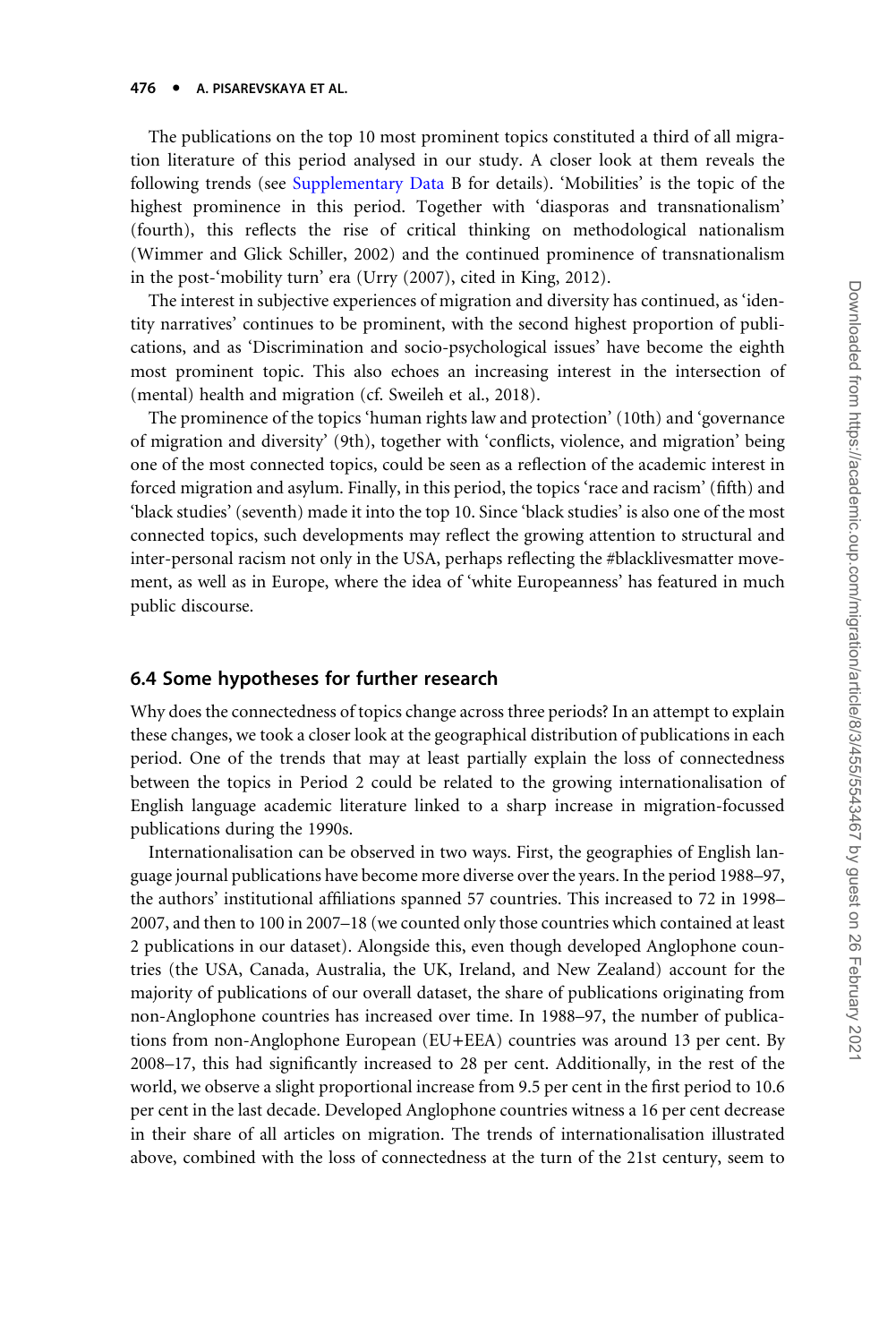indicate that English became the lingua-franca for academic research on migration in a rather organic manner.

It is possible that a new inflow of ideas came from the increased number of countries publishing on migration whose native language is not English. This rise in 'competition' might also have catalysed innovation in the schools that had longer established centres for migration studies. Evidence for this lies in the rise in prominence of the topic 'migration theory' during this period. It is also possible that the expansion of the European Union and its research framework programmes, as well as the Erasmus Programmes and Erasmus Mundus, have perhaps brought novel, comparative, perspectives in the field. All this together might have created fruitful soil for developing unique themes and approaches, since such approaches in theory lead to more success and, crucially, more funds for research institutions.

This, however, cannot fully explain why in Period 3 the field became more connected again, other than that the framework programmes—in particular framework programme 8, Horizon 2020—encourage the building of scientific bridges, so to speak. Our hypothesis is thus that after the burst of publications and ideas in Period 2, scholars began trying to connect these new themes and topics to each other through emergent international networks and projects. Perhaps even the creation and work of the IMISCOE (2004-) and NOMRA (1998-) networks contributed to this process of institutionalisation. This, however, requires much further thought and exploration, but for now, we know that the relationship between the growth, the diversification, and the connectedness in this emergent research field is less straightforward than we might previously have suggested. This begs for further investigation perhaps within a sociology of science framework.

### 7. Conclusions

This article offers an inductive mapping of the topical focus of migration studies over a period of more than 30 years of development of the research field. Based on the literature, we expected to observe increasing diversity of topics within the field and increasing fragmentation between the topics, also in relation to the rapid growth in volume and internationalisation of publications in migration studies. However, rather than growth and increased diversity leading to increased fragmentation, our analysis reveals a complex picture of a rapidly growing field where the diversity of topics has remained relatively stable. Also, even as the field has internationalised, it has retained its overall connectedness, albeit with a slight and temporary fragmentation at the turn of the century. In this sense, we can argue that migration studies have indeed come of age as a distinct research field.

In terms of the volume of the field of migration studies, our study reveals an exponential growth trajectory, especially since the mid-1990s. This involves both the number of outlets and the number of publications therein. There also seems to be a consistent path to internationalisation of the field, with scholars from an increasing number of countries publishing on migration, and a somewhat shrinking share of publications from Anglo-American countries. However, our analysis shows that this has not provoked an increased diversity of topics in the field. Instead, the data showed that there have been several important *shifts* in terms of which topics have been most prominent in migration studies. The field has moved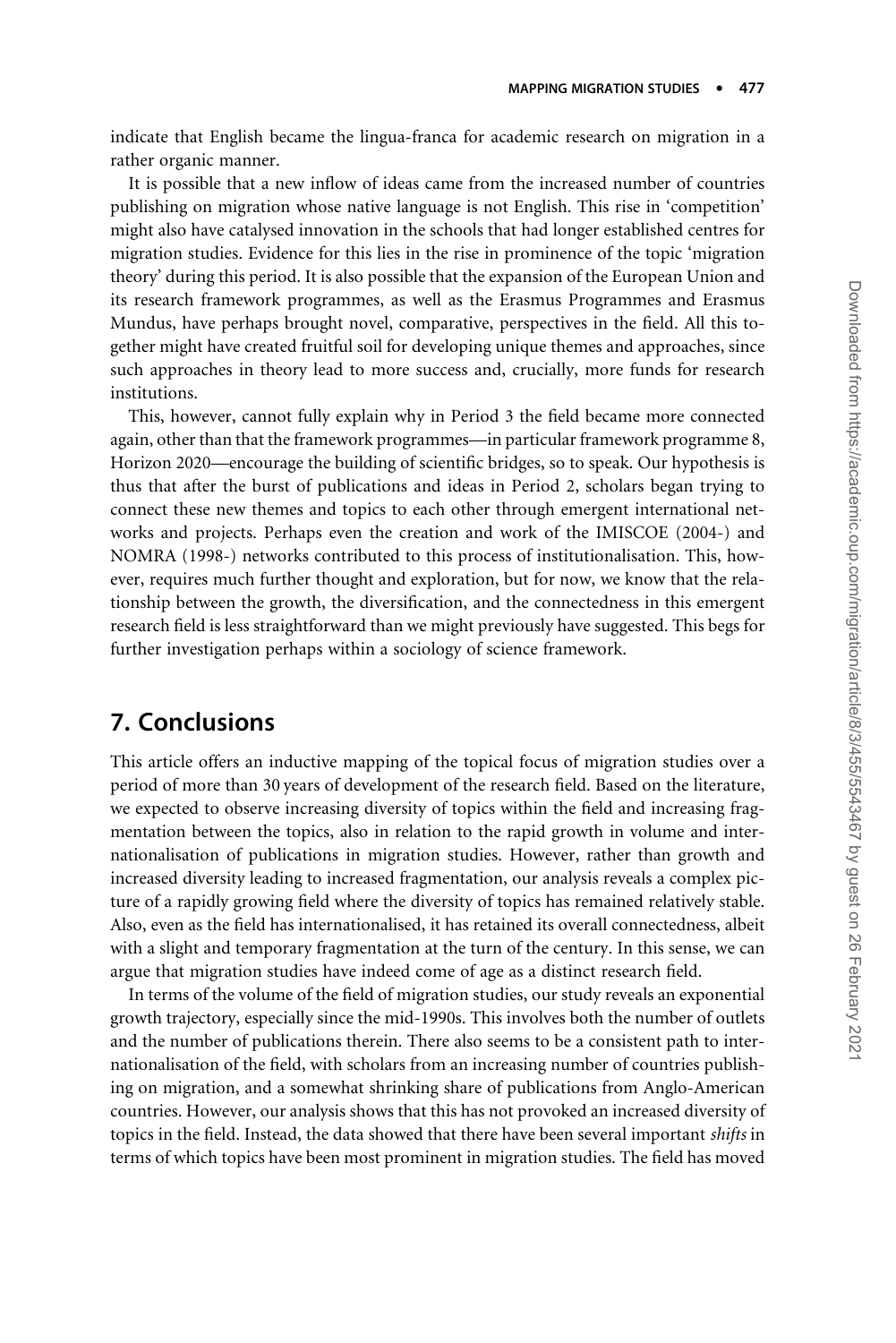from focusing on issues of demographics, statistics, and governance, to an increasing focus on mobilities, migration-related diversity, gender, and health. Also, interest in specific geographies of migration seems to have decreased.

These shifts partially resonated with the expectations derived from the literature. In the 1980s and 1990s, we observed the expected widespread interest in culture, seen in publications dealing primarily with 'education and language training', 'community development', and 'intercultural communication'. This continued to be the case at the turn of the century, where 'identity narratives' and 'cultural diversity' became prominent. The expected focus on borders in the periods ([Pedraza-Bailey, 1990\)](#page-25-0) was represented by the high proportion of research on the 'governance of migration', 'migration flows', and in the highly connected topic 'intra-EU mobility'. Following [Portes \(1997\)](#page-26-0), we expected 'transnational communities', 'states and state systems', and the 'new second generation' to be key themes for the 'new century'. Transnationalism shifts attention away from geographies of migration and nation–states, and indeed, our study shows that 'geographies of migration' gave way to 'mobilities', the most prominent topic in the last decade. This trend is supported by the focus on 'diasporas and transnationalism' and 'identity narratives' since the 2000s, including literature on migrants' and their descendants' dual identities. These developments indicate a paradigmatic shift in migration studies, possibly caused by criticism of methodological nationalism. Moreover, our data show that themes of families and gender have been discussed more in the 21st century, which is in line with Portes' predictions.

The transition from geographies to mobilities and from the governance of migration to the governance of migration-related diversity, race and racism, discrimination, and social– psychological issues indicates a shifting attention in migration studies from questions of 'who' and 'what' towards 'how' and 'why'. In other words, a more nuanced understanding of the complexity of migration processes and consequences emerges, with greater consideration of both the global and the individual levels of analysis.

However, this complexification has not led to thematic fragmentation in the long run. We did not find a linear trend towards more fragmentation, meaning that migration studies have continued to be a field. After an initial period of high connectedness of research mainly coming from America and the UK, there was a period with significantly fewer connections within migration studies (1998–2007), followed by a recovery of connectedness since then, while internationalisation has continued. What does this tell us?

We may hypothesise that the young age of the field and the tendency towards methodological nationalism may have contributed to more connectedness in the early days of migration studies. The accelerated growth and internationalisation of the field since the late 1990s may have come with an initial phase of slight fragmentation. The increased share of publications from outside the USA may have caused this, as according to [Massey et al.](#page-25-0) [\(1998\)](#page-25-0), European migration research was then more conceptually dispersed than across the Atlantic. The recent recovery of connectedness could then be hypothesised as an indicator of the field's institutionalisation, especially at the European level, and growing conceptual and theoretical development. As 'wisdom comes with age', this may be an indication of the 'coming of age' of migration studies as a field with a shared conceptual and theoretical foundation.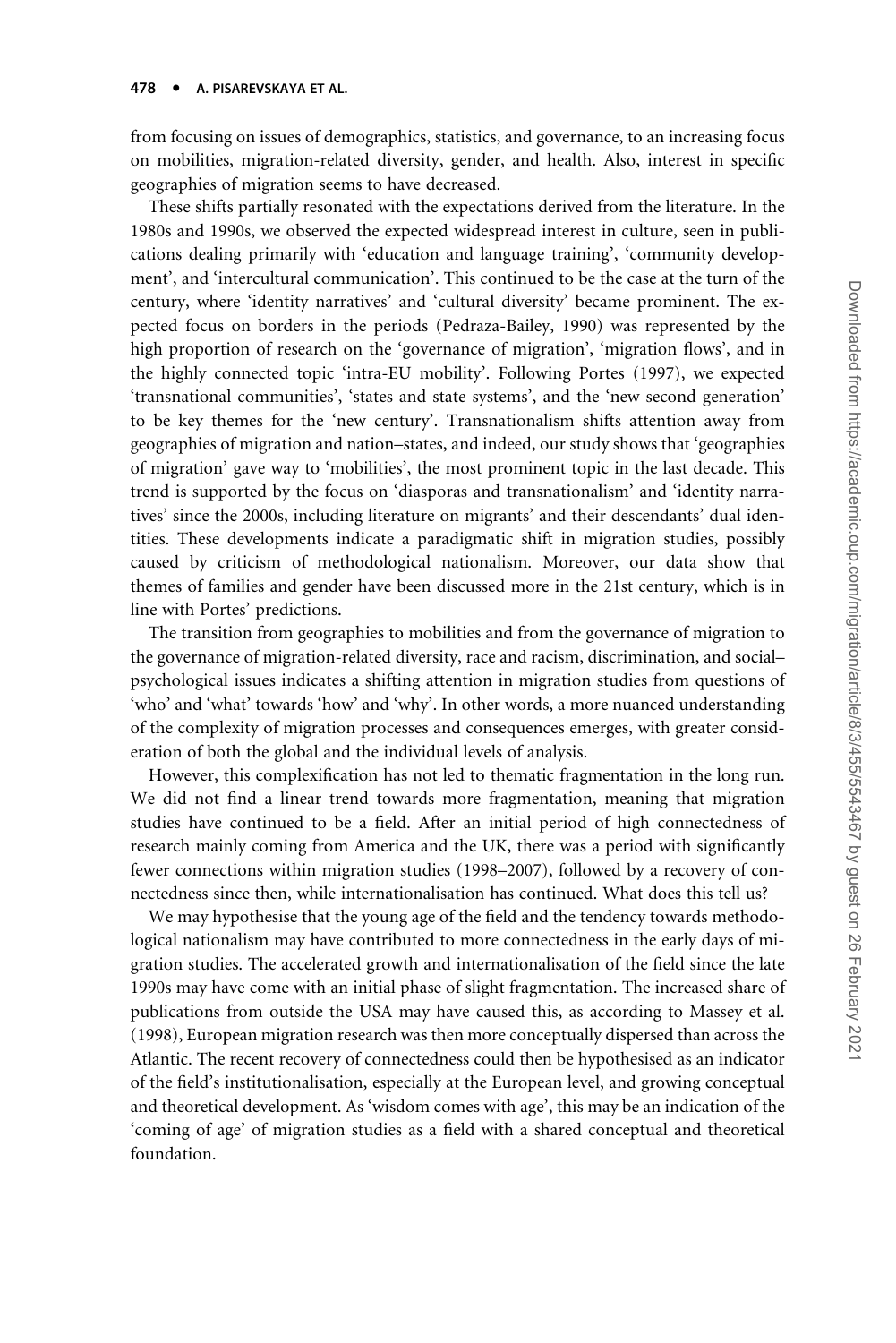### <span id="page-24-0"></span>Acknowledgements

The authors would like to thank the three anonymous reviewers for their constructive feedback, as well as dr. J.F. Alvarado for his advice in the early stages of work on this article.

# Funding

This research is associated with the CrossMigration project, funded by the European Union's Horizon 2020 research and innovation programme under the grant agreement Ares(2017) 5627812-770121.

Conflict of interest statement. None declared.

# Supplementary data

[Supplementary data](https://academic.oup.com/migration/article-lookup/doi/10.1093/migration/mnz031#supplementary-data) is available at Migration Studies online.

#### References

- Bommes, M. and Morawska, E. (2005) International Migration Research: Constructions, Omissions and the Promises of Interdisciplinarity. Aldershot: Ashgate.
- Brettell, C. B. and Hollifield, J. F. (2014) Migration Theory: Talking across Disciplines. London: Routledge.
- Caponio, T. and Borkert, M. (2010) The Local Dimension of Migration Policymaking. Amsterdam: Amsterdam University Press.
- Carling, J. (2015) Who Is Who in Migration Studies: 107 Names Worth Knowing <[https://](https://jorgencarling.org/2015/06/01/who-is-who-in-migration-studies-108-names-worth-knowing/#_Toc420761452) [jorgencarling.org/2015/06/01/who-is-who-in-migration-studies-108-names-worth](https://jorgencarling.org/2015/06/01/who-is-who-in-migration-studies-108-names-worth-knowing/#_Toc420761452)[knowing/#\\_Toc420761452](https://jorgencarling.org/2015/06/01/who-is-who-in-migration-studies-108-names-worth-knowing/#_Toc420761452)> accessed 1 Jun 2015.
- Castles, S. and Miller, M. J. (2014) The Age of Migration: International Population Movements in the Modern World, 5th edn. Basingstoke: Palgrave Macmillan.
- Cohen, R. (1996) Theories of Migration. Cheltenham: Edward Elgar.
- Dahinden, J. (2016) 'A Plea for the "De-migranticization" of Research on Migration and Integration,' Ethnic and Racial Studies, 39/13: 2207–25.
- Elsevier (2017) Scopus: Content Coverage Guide. <https://www.elsevier.com/\_data/assets/ [pdf\\_file/0007/69451/0597-Scopus-Content-Coverage-Guide-US-LETTER-v4-HI-sin](https://www.elsevier.com/__data/assets/pdf_file/0007/69451/0597-Scopus-Content-Coverage-Guide-US-LETTER-v4-HI-singles-no-ticks.pdf)[gles-no-ticks.pdf](https://www.elsevier.com/__data/assets/pdf_file/0007/69451/0597-Scopus-Content-Coverage-Guide-US-LETTER-v4-HI-singles-no-ticks.pdf)> accessed 18 Dec 2018.
- Evans, J. A. and Aceves, P. (2016) 'Machine Translation: Mining Text for Social Theory,' Annual Review of Sociology', 42/1: 21–50.
- Favell, A. (2003) 'Integration Nations: The Nation-State and Research on Immigrants in Western Europe', in Brochmann, G., ed. The Multicultural Challenge, pp. 13–42. Bingley: Emerald.
- Fortunato, S., et al. (2018) 'Science of Science', Science, 359/6379: 1–7.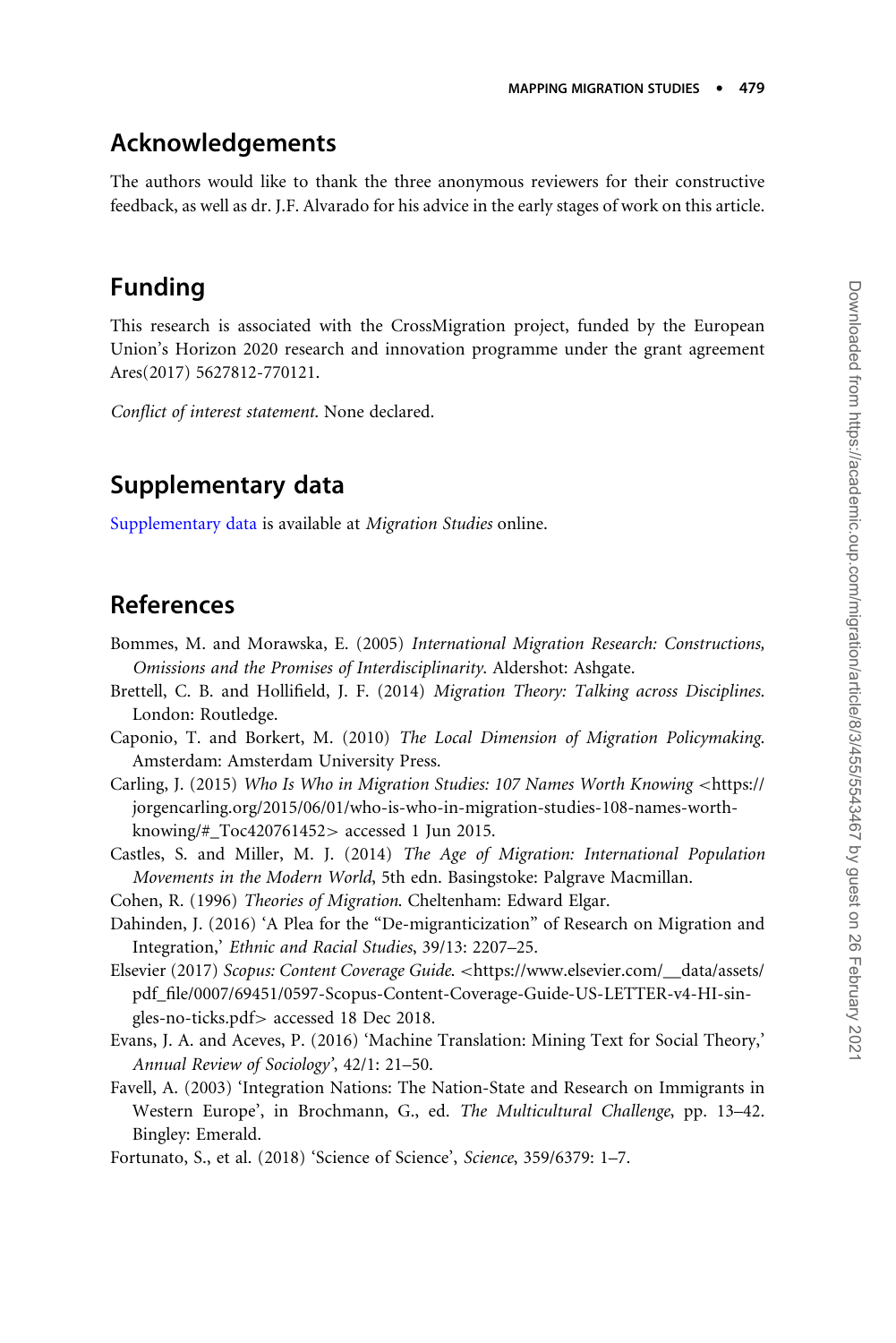- <span id="page-25-0"></span>Geddes, A. (2005) 'Migration Research and European Integration: The Construction and Institutionalization of Problems of Europe', in Bommes, M. and Morawska, E. (eds). International Migration Research: Constructions, Omissions and the Promises of Interdisciplinarity, pp. 265–280. Aldershot: Ashgate.
- Gordon, M. (1964) Assimilation in American Life. New York: Oxford University Press.
- Greenwood, M. J. and Hunt, G. L. (2003) 'The Early History of Migration Research,' International Regional Sciences Review, 26/1: 3–37.
- Halford, S. and Savage, M. (2017) 'Speaking Sociologically with Big Data: Symphonic Social Science and the Future for Big Data Research,' Sociology, 51/6: 1132–48.
- IOM (2017) 'Migration Research and Analysis: Growth, Reach and Recent Contributions', in IOM, World Migration Report 2018, pp. 95–121. Geneva: International Organization for Migration.
- Jiang, H., Qiang, M. and Lin, P. (2016) 'A Topic Modeling Based Bibliometric Exploratoin of Hydropower Research,' Renewable and Sustainable Energy Reviews, 57: 226–37.
- Kajikawa, Y., et al. (2007) 'Creating an Academic Landscape of Sustainability Science: An Analysis of the Citation Network,' Sustainability Science, 2/2: 221–31.
- King, R. and Skeldon, R. (2010) 'Mind the Gap: Integrating Approaches to Internal and International Migration,' Journal of Ethnic and Migration Studies, 36/10: 1619–46.
- —— (2002) 'Towards a New Map of European Migration,' International Journal of Population Geography, 8/2: 89–106.
- (2012) Theories and Typologies of Migration: An Overview and a Primer. Malmö: Malmö Institute for Studies of Migration, Diversity and Welfare (MIM).
- Kritz, M. M., Keely, C. B. and Tomasi, S. M. (1981) Global Trends in Migration: Theory and Research on International Population Movements. New York: The Centre for Migration Studies.
- Lavenex, S. (2005) 'National Frames in Migration Research: The Tacit Political Agenda', in Bommes, M. and Morawska, E. (eds) International Migration Research: Constructions, Omissions and the Promises of Interdisciplinarity, pp. 243–263. Aldershot: Ashgate.
- Martiniello, M. (2013) 'Comparisons in Migration Studies,' Comparative Migration Studies, 1/1: 7–22.
- Massey, D. S., et al. (1993) 'Theories of International Migration: A Review and Appraisal,' Population and Development Review, 19/3: 431–66.
- ——(1994) 'An Evaluation of International Migration Theory: The North American Case,' Population and Development Review, 20/4: 699–751.
- ——, et al. (1998) Worlds in Motion: Understanding International Migration at the End of the Millennium. Oxford: Clarendon.
- Morawska, E. (1990) 'The Sociology and Historiography of Immigration', In Yans-McLaughlin, V., (ed.) Immigration Reconsidered: History, Sociology, and Politics. Oxford: Oxford University Press.
- Nestorowicz, J. and Anacka, M. (2018) 'Mind the Gap? Quantifying Interlinkages between Two Traditions in Migration Literature,' International Migration Review, 53/1: 1–25.
- Pedraza-Bailey, S. (1990) 'Immigration Research: A Conceptual Map,' Social Science History, 14/1: 43–67.
- Penninx, R., Spencer, D. and van Hear, N. (2008) Migration and Integration in Europe: The State of Research. Oxford: ESRC Centre on Migration, Policy and Society.